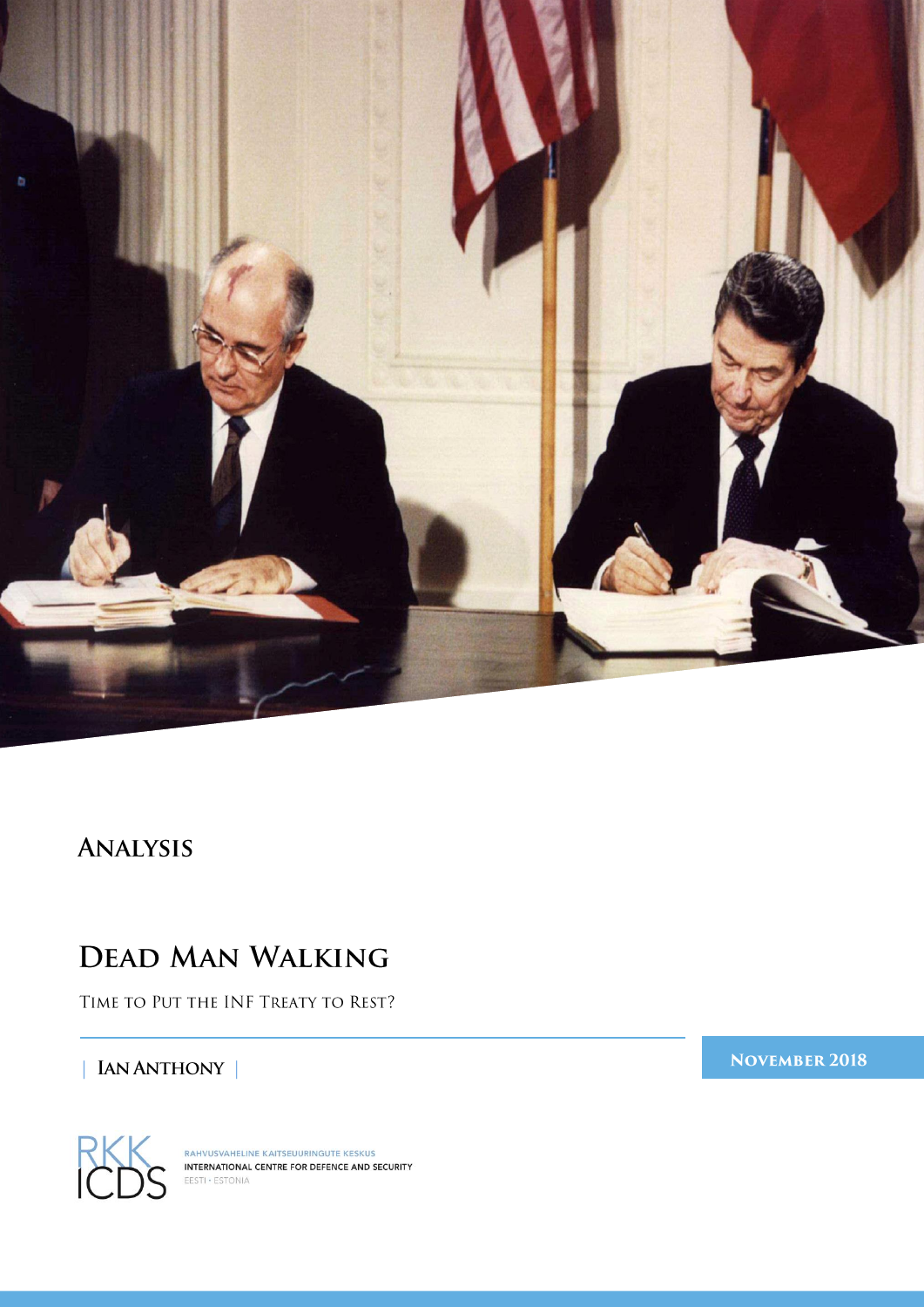

| Title:            | Dead Man Walking: Time to Put the INF Treaty to Rest?                      |
|-------------------|----------------------------------------------------------------------------|
| Author(s):        | Anthony, Ian                                                               |
| Publication date: | November 2018                                                              |
| Category:         | Analysis                                                                   |
| Keywords:         | Arms control, disarmament, deterrence, nuclear policy, NATO, United States |

of America, Russia

Cover page photo: U.S. President Ronald Reagan and Soviet President Mikhail Gorbachev sign the Intermediate-Range Nuclear Forces (INF) treaty at the White House, Washington, on December 8 1987. REUTERS/Stringer

Disclaimer: The views and opinions contained in this paper are solely those of its author(s) and do not necessarily represent the official policy or position of the International Centre for Defence and Security or any other organisation.

ISSN 2228-2076

©International Centre for Defence and Security 63/4 Narva Rd., 10152 Tallinn, Estonia info@icds.ee[, www.icds.ee](http://www.icds.ee/)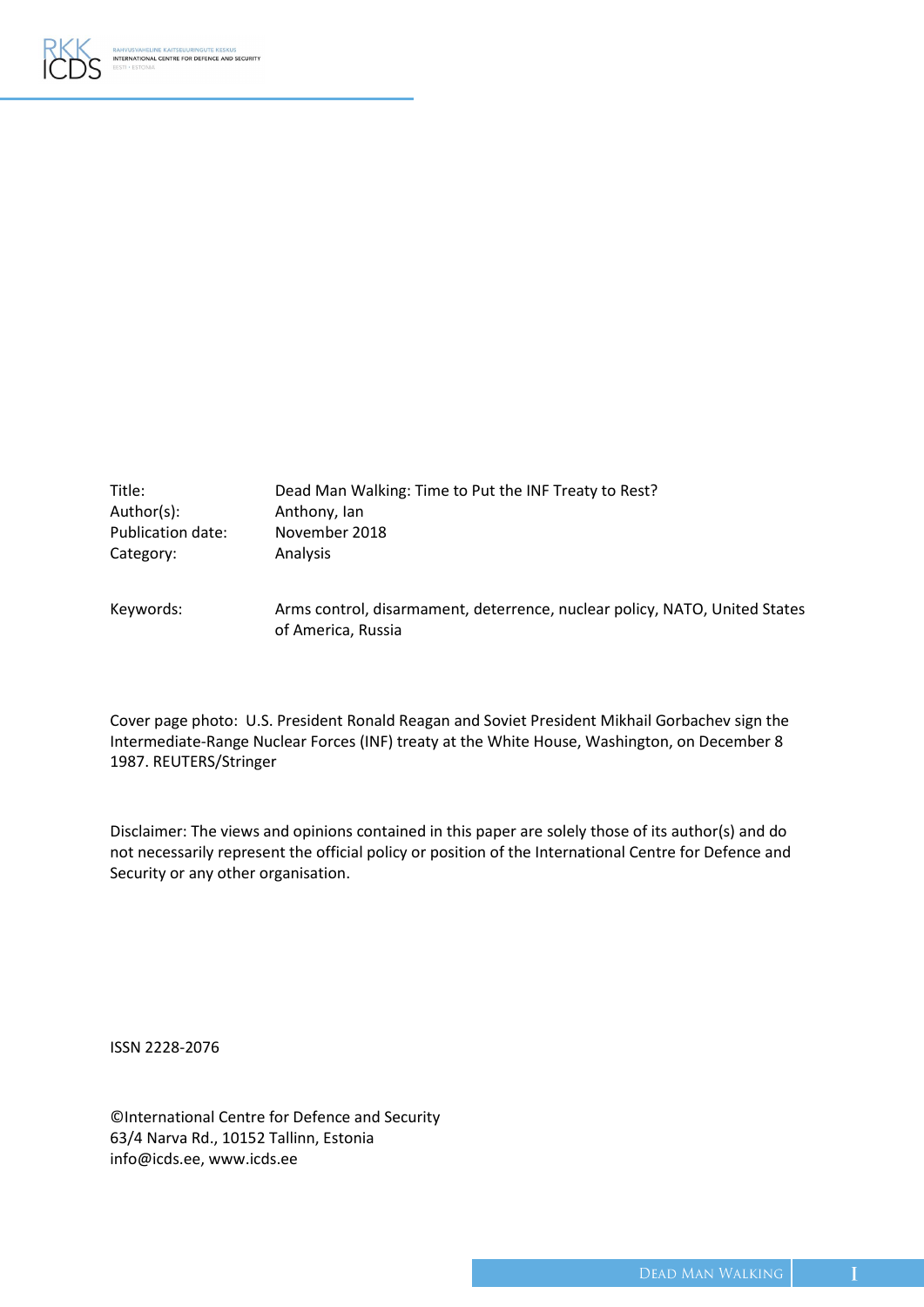

## **ABOUT THE AUTHOR**

Dr. Ian Anthony has been the Programme Director for European Security at SIPRI since February 2014. The programme currently focuses on some specific challenges facing Europe. The project *New Foundations for Conventional Arms Control in Europe* examines the role of military-to-military contacts; the experience with sub-regional CSBMs in Northern Europe; and the experience with technical risk reduction measures such as incidents at sea agreements. The project *Nuclear Security in the Black Sea Region* assesses how BSR states perceive nuclear threats and risks today, and measures to enhance nuclear security. Recent publications by Dr. Anthony in the field of European security include "European Security after the INF Treaty", *Survival*, IISS London, December 2017; "Closing Sweden's Military Security Deficit: the National Debate on NATO Membership", NATO Defence College, Research Paper 144, March 2018 (with Carrie Weintraub). Dr. Anthony has a doctorate in War Studies awarded by the University of London.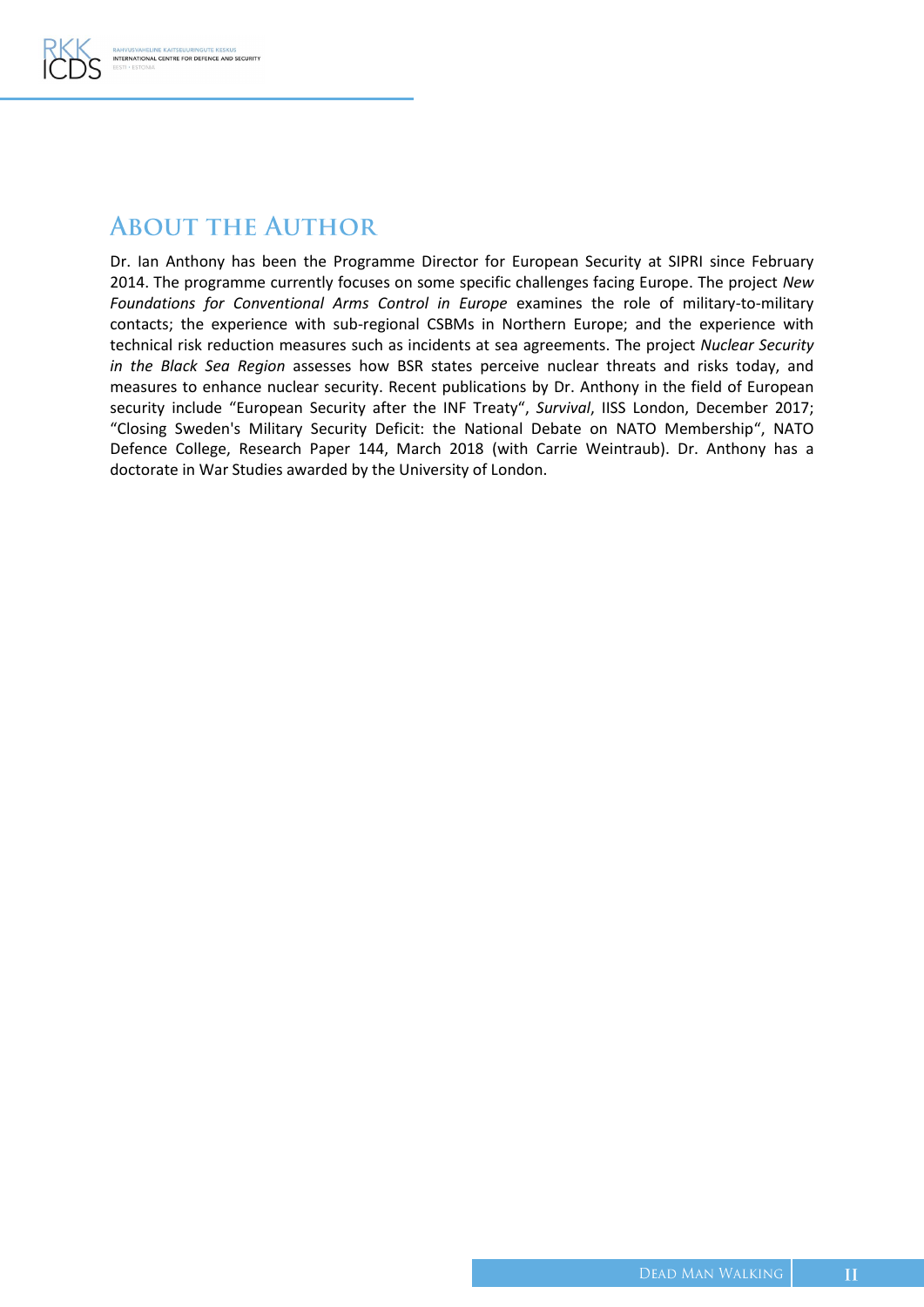### **INTRODUCTION**

There is a high probability that the Treaty between the United States of America and the Union of Soviet Socialist Republics on the Elimination of their Intermediate-Range and Shorter-Range Missiles (INF Treaty) will be terminated within the next 12 months. European countries need to assess the consequences for their national and regional security as well as the impact on wider international security.

The INF Treaty was rightly considered a milestone in arms control because it delivered

military and political benefits and because it represented a major advance in arms control verification. However, these benefits are not being delivered today. Russia has maintained for many years that the

INF Treaty has outlived its usefulness, but also signalled that it would be open to discuss an alternative framework more in keeping with current realities. In the current political conditions an alternative framework to the INF Treaty might be impossible, but it would be worth exploring whether a new agreement could be reached.

## 1. THE PATHWAY TO **TERMINATION OF THE INF TREATY**

Article XV of the INF Treaty allows for withdrawal if a party decides that 'extraordinary events related to the subject matter of this Treaty have jeopardised its supreme interests'. There is a six-month notice period prior to withdrawal. On 20 October 2018 President Donald Trump made his intention to trigger withdrawal from the Treaty public. Following that announcement, the Assistant to the President for National Security Affairs, John Bolton, used the opportunity of a scheduled meeting with his counterpart in Moscow, Nikolai Patrushev, to explain the U.S. position and the reasons for it. $<sup>1</sup>$ </sup>

The United States has not transmitted a formal notice on withdrawal to Russia, and when to do that is a decision that will be made by President Trump. The purpose of the visit to Moscow by Mr Bolton was to help prepare for possible future meetings between President Trump and President Putin, when arms control would be one issue for discussion.

A former U.S. senior official has pointed out that Russia is not concerned about the loss of the INF Treaty, and 'during the George W. Bush administration, then-Russian Defence Minister Sergey Ivanov repeatedly raised with then-

*The INF Treaty was rightly considered a milestone in arms control because it delivered military and political benefits and because it represented a major advance in arms control verification. However, these benefits are not being delivered today*

> Secretary of Defense Donald Rumsfeld the idea that both the U.S. and Russia jointly renounce the treaty. $^2$  It must be considered very doubtful whether President Putin would take steps to preserve the Treaty.

> The U.S. announcements in October 2018 should not have been a surprise. When Secretary of Defense James Mattis briefed his NATO counterparts at the meeting of Defence Ministers on 3 October he made it clear that 'Russia must return to compliance with the INF Treaty or the U.S. will need to respond to its cavalier disregard for the treaty's specific limits. The current situation with Russia in blatant violation of this treaty is untenable.'<sup>3</sup>

> As David Trachtenberg has pointed out, the assessment by the Trump Administration 'is no different than the one first announced in July

<sup>&</sup>lt;sup>1</sup> "[APNSA John Bolton Interview with Elena Chernenko](https://ru.usembassy.gov/apnsa-john-bolton-interview-with-kommersant/)" (Unofficial transcript)*, Kommersant*, 22 October 2018.

<sup>&</sup>lt;sup>2</sup> Franklin Miller, "INF Treaty: The problem with the arms control [community](https://www.defensenews.com/smr/nuclear-arsenal/2018/10/24/inf-treaty-the-problem-with-the-arms-control-community/)", *Defense News*, 24 October 2018. 3

<sup>&</sup>quot;[Bolton pushes Trump administration to withdraw from](https://www.washingtonpost.com/world/national-security/bolton-pushes-trump-administration-to-withdraw-from-landmark-arms-treaty/2018/10/19/f0bb8531-e7ce-4a34-b7ba-558f8b068dc5_story.html?noredirect=on&utm_term=.3dc46ffc487b)  [landmark arms treaty](https://www.washingtonpost.com/world/national-security/bolton-pushes-trump-administration-to-withdraw-from-landmark-arms-treaty/2018/10/19/f0bb8531-e7ce-4a34-b7ba-558f8b068dc5_story.html?noredirect=on&utm_term=.3dc46ffc487b)", *Washington Post*, 19 October 2018.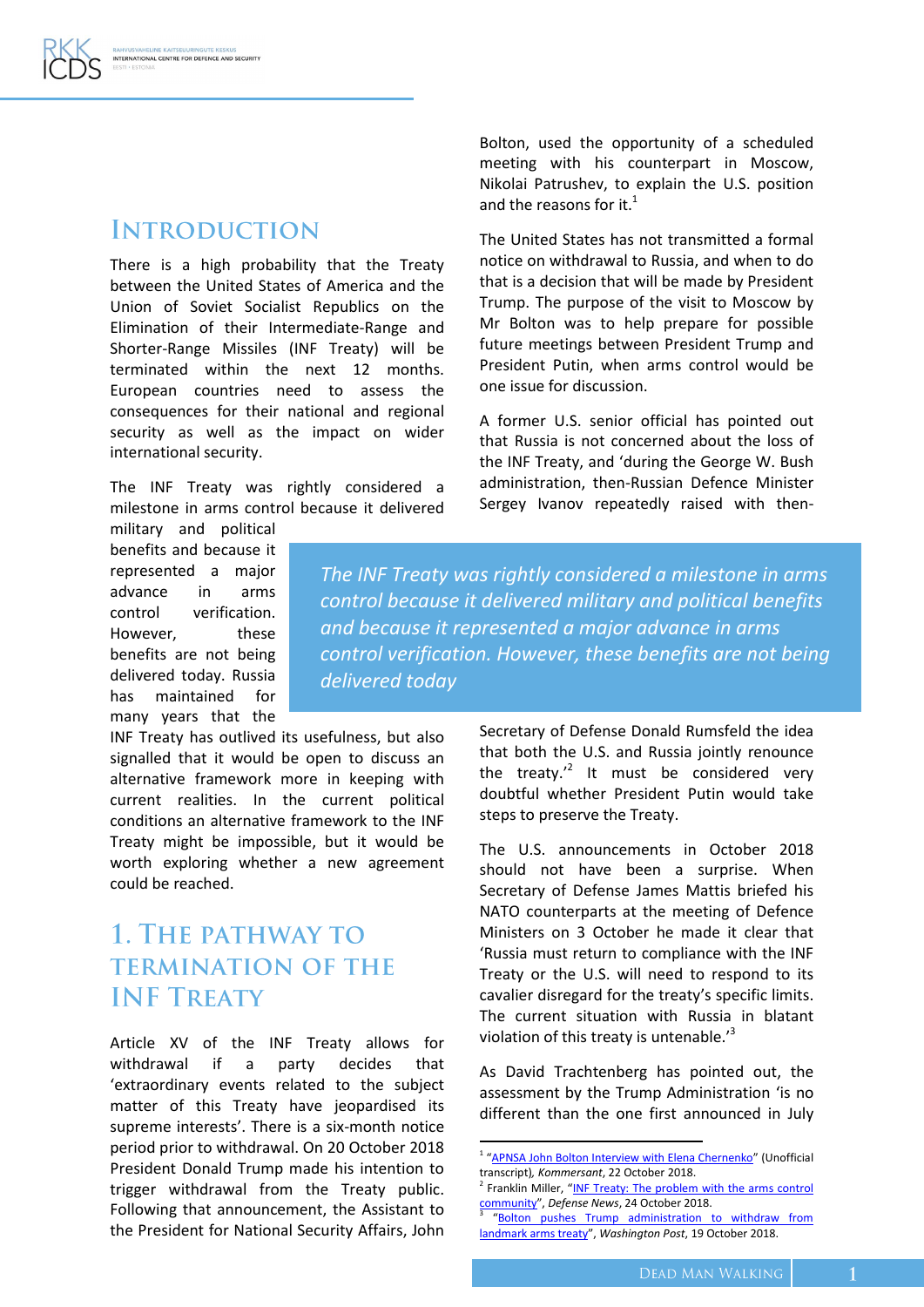2014. We reviewed the intelligence and came to the same conclusion as our predecessors. The evidence is conclusive. Russia possesses a missile system, the SSC-8, in direct violation of the INF Treaty. Russia has tested this groundbased system well into the ranges covered by the INF Treaty, produced it, and fielded it. The violation is real, and it goes against the core purpose and restrictions of the INF Treaty.'<sup>4</sup>

Significant domestic opposition to the withdrawal from the INF Treaty in the United States seems unlikely given that Congress has been pushing the executive to take firmer action.<sup>5</sup> On the other hand, senior administration figures have tried to design strategies to preserve the Treaty.

Secretary Mattis was referencing the decision, announced in the *Nuclear Posture Review*, 'to pursue a modern nuclear-armed sea-launched cruise missile (SLCM)'.<sup>7</sup> The rationale for the development of a new SLCM was threefold: to provide an arms control compliant response to Russia's non-compliance with the INF Treaty; to address the imbalance in the size of the nonstrategic nuclear arsenals of Russia and the United States, and to strengthen assurance to US allies in light of Russian 'destabilising behaviour'.

In 2014 the Department of Defense assessed 'the threat posed by Russia if it were to deploy an INF Treaty-prohibited ground-launched cruise missile in Europe or the Asia-Pacific region'.<sup>8</sup> Building on that assessment, a range

*Significant domestic opposition to the withdrawal from the INF Treaty in the United States seems unlikely given that Congress has been pushing the executive to take firmer action*

In testimony to the U.S. Congress, Secretary Mattis linked the development of a new nuclear-armed sea-launched cruise missile (SLCM) directly to the INF Treaty, saying: 'I want to make certain that our negotiators have something to negotiate with, that we want Russia back into compliance. We do not want to forgo the INF, but at the same time we have options if Russia continues to go down this path. So the idea is, once again, to keep our negotiators negotiating from a position of strength.'<sup>6</sup>

 $\overline{\phantom{a}}$ 

of potential responses to the deployment of Russian INF are under consideration, and in the most recent *Nuclear Posture Review* the United States informed that it has commenced 'INF Treatycompliant research and

development by reviewing military concepts and options for conventional, ground-launched, intermediate-range missile systems.'<sup>9</sup>

As noted above, the United States has started consultations with Allies in Europe and in Asia, and National Security Adviser Bolton has indicated that the consultation process will continue. Although upcoming meetings between President Trump and President Putin will discuss the issue, public information suggests that the most likely outcome is the termination of the INF Treaty by the end of 2019.

 $\overline{a}$ 

<sup>&</sup>lt;sup>4</sup> Senate Foreign Relations Committee, "The State of Arms Control [With Russia](https://www.foreign.senate.gov/imo/media/doc/091818_Trachtenberg_Testimony.pdf)", Statement of David J. Trachtenberg, Deputy Under Secretary of Defense for Policy, 18 September 2018.<br><sup>5</sup> The Untermediate Bange, Nuclear, Forces.

The *Intermediate-Range Nuclear Forces (INF) Treaty Preservation Act of 2017* signed into law in December 2017 put pressure on President Trump to enact sanctions to induce Russian compliance and, should that approach fail, leave the Treaty. *Public Law 115-91*, 12 December 2017. The Department of Commerce decided in December 2017 that all items subject to the Export Administration Regulations destined for two Russian entities considered central to the Russian ground-launched cruise missile programme of concern should be reviewed on a case-bycase basis, with a presumption of denial—making it very unlikely that any application would be approved. *Federal Register*, Volume 82, No. 243, 20 December 2017, p. 60304.

<sup>&</sup>lt;sup>6</sup> The House Armed Services Committee, "The National Defense [Strategy and the Nuclear Posture Review](https://armedservices.house.gov/legislation/hearings/national-defense-strategy-and-nuclear-posture-review)", Testimony by James N.

Mattis, Secretary of Defense, and Gen. Paul J. Selva, Vice Chairman of the Joint Chiefs of Staff, 6 February 2018.

<sup>7</sup> Office of the Secretary of Defense, *[Nuclear Posture Review](https://media.defense.gov/2018/Feb/02/2001872886/-1/-1/1/2018-NUCLEAR-POSTURE-REVIEW-FINAL-REPORT.PDF)*, , February 2018.

<sup>&</sup>lt;sup>8</sup> Brian P. McKeon, "Testimony before the House Committee on [Armed Services Subcommittee on Strategic Forces and](https://docs.house.gov/meetings/FA/FA18/20151201/104226/HHRG-114-FA18-Wstate-McKeonB-20151201.pdf)  [Committee on Foreign Affairs Subcommittee on Terrorism, Non-](https://docs.house.gov/meetings/FA/FA18/20151201/104226/HHRG-114-FA18-Wstate-McKeonB-20151201.pdf)**[Proliferation and Trade](https://docs.house.gov/meetings/FA/FA18/20151201/104226/HHRG-114-FA18-Wstate-McKeonB-20151201.pdf)", 1 December 2015.** 

<sup>9</sup> Office of the Secretary of Defense, *Nuclear Posture Review*, February 2018, p. 10.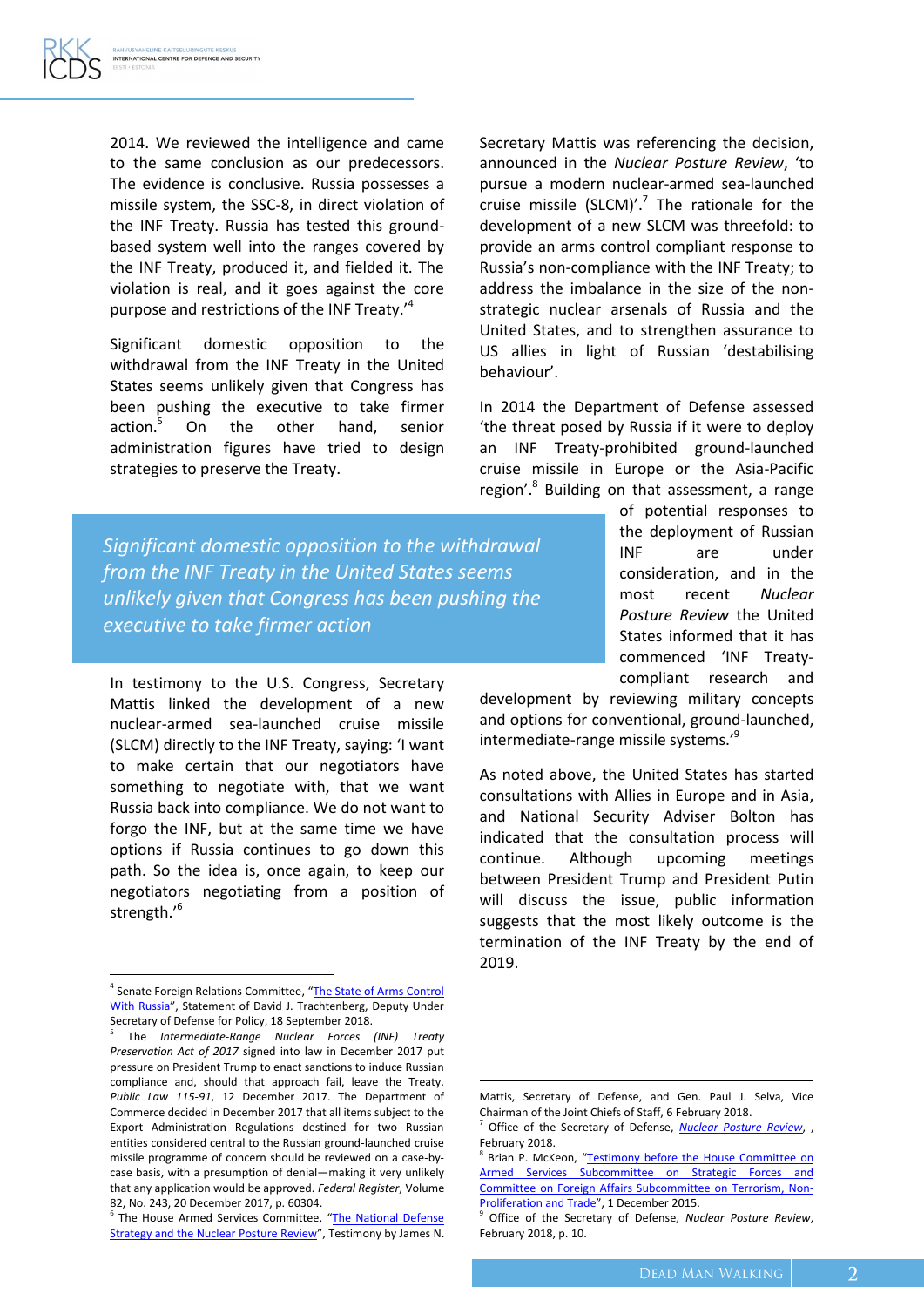### 2. COULD THE BENEFITS OF THE INF TREATY BE **RESTORED?**

The INF Treaty was rightly considered a milestone in arms control. It delivered three very important benefits. First, the Treaty was militarily significant because the weapons that were eliminated released many targets across Eurasia from a danger against which there was no credible defence. Second, the Treaty was politically important because the way it was negotiated and agreed provided evidence of a new quality in relations between the United States and (at that time) the Soviet Union. Third, the verification regime that the Treaty created was unprecedented. The innovative procedures and new institutions created to verify the INF Treaty not only signalled the intention of building a new strategic relationship, they were also important to the development of verification methods later used

- Second, extend the ban on nuclear-armed intermediate-range missiles to cover sealaunched cruise missiles. This would help restore some of the military significance of the INF Treaty to Europe.
- Third, open a discussion of nuclear-armed ground- and sea-launched ballistic and cruise missiles with the existing INF Treaty range parameters of 500–5,500 kilometres among the permanent members of the United Nations Security Council. A dialogue on whether there is a feasible plan to develop an agreement to replace the INF Treaty should include China, France and the United Kingdom.
- Fourth, begin a wider consultation involving countries in Europe and East Asia to create a clearer understanding of the implications for regional and international security of terminating the INF Treaty.

in other treaties and agreements.

It is not clear that the Treaty is delivering any of the key benefits identified above today. The military significance of the treaty has been reduced by new weapon

systems. Far from uniting parties, the political discussion around the treaty has become increasingly toxic in both Moscow and Washington. What remains of the verification system demonstrably failed to resolve compliance issues.

A more relevant framework might include the following four steps:

 First, remove legal barriers to the acquisition of conventional missiles with intermediate range. Although it is generally considered an element of nuclear arms control, as the proper name of the Treaty above indicates, the ban covers classes of missiles regardless of the warhead they carry. This would help to build modern conventional systems considered necessary for defence and deterrence in a more transparent manner.

*A modification to legalise possession of all conventionally armed, ground-launched cruise missiles but ban all nuclear-armed SLCMs could help recapture the military significance of the original INF Treaty*

#### **2.1 THE DECLINING MILITARY** SIGNIFICANCE OF THE INF TREATY

A modification to legalise possession of all conventionally armed, ground-launched cruise missiles but ban all nuclear-armed SLCMs could help recapture the military significance of the original INF Treaty.

When the INF Treaty was being negotiated and signed cruise missiles were closely identified with the delivery of nuclear weapons. The relative inaccuracy of cruise missiles reduced their effectiveness either for land-attack or antiship operations when conventionally armed. $^{10}$ 

 $10$  For example, in 1986 the United States used manned F-111 and A-6 aircraft in bombing raids against Libya to achieve the required level of precision. One F-111 was shot down and both crew members were killed, and the fact that unmanned cruise missiles could not be trusted to complete the mission is said to have accelerated the development of new guidance systems.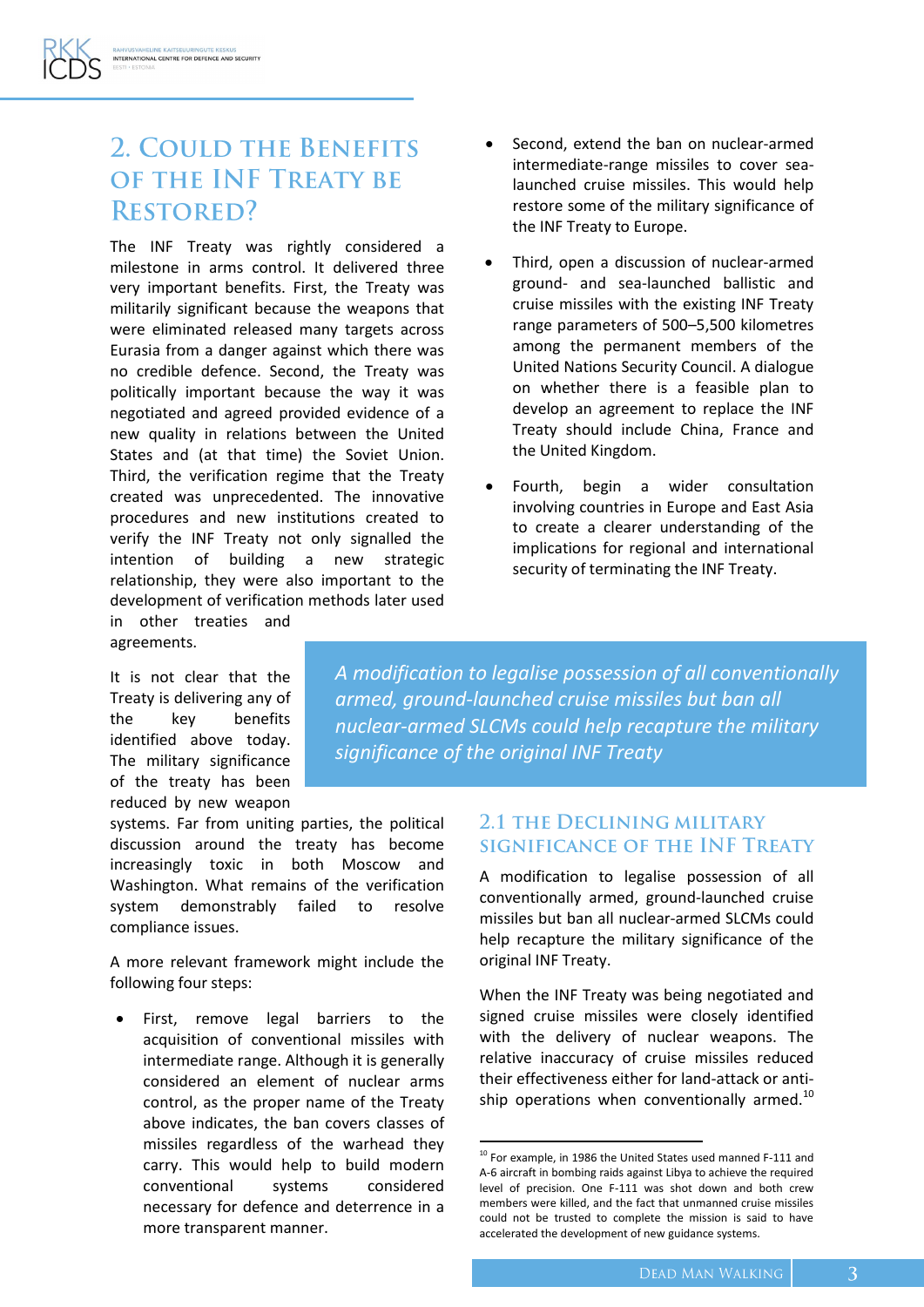However, in the period after the treaty was signed there were important innovations in key technologies.

While the Global Positioning System (GPS) was developed in the 1970s, it was only in its very early phase of deployment at the time the INF Treaty was negotiated. Cruise missile guidance mainly depended on terrain contour matching technology that was more cumbersome, less reliable and less accurate than GPS guidance. Four years after the INF Treaty was signed the 1991 Gulf War demonstrated the impact of accurate land-attack weapons, effects later magnified by advances in digital communications, computing and information technology.

At the time the Treaty was negotiated the United States had a significant lead in cruise missile technology and expected the missiles to play a prominent role in attacking targets on

*Ships in protected bastions in the Barents Sea, White Sea, Black Sea and Caspian Sea armed with intermediate-range missiles would leave Spain and Portugal as the only places where reinforcements could enter NATO beyond the range of Russian sealaunched cruise missiles*

land. In keeping with the prevailing strategy of follow-on force attack, long-range cruise missiles could attack critical targets such as airfields, rail hubs and bridges with a high probability of success, preventing the forward movement of a second echelon of Soviet forces. The Soviet Union had a different perspective, seeing cruise missiles mainly as anti-ship weapons that would play an important role in negating a United States maritime strategy based on forward operations close to Soviet shores. The U.S. Navy had effective defences against conventional weapons, but with nuclear-armed cruise missiles the Soviet Union could challenge carrier battle groups that might otherwise operate with relative impunity.

The United States and Russia both expanded the research, development and production of land-attack cruise missiles in the 1990s. Conventionally-armed land-attack cruise

missiles play an important role in U.S. military operations, and these weapons have become progressively more important to Russia, which has begun to reference the importance of "reconnaissance strike systems" for use in "reconnaissance strike operations". $^{11}$ 

Prior to the signing of the INF Treaty, the Soviet Union mainly allocated land attack tasks to a road mobile ballistic missile with the NATO identifier SS-20. However, once these missiles were eliminated in line with the provisions of the INF Treaty, Russia expanded the role of airand sea-launched cruise missiles in land-attack. As noted in one recent report, a ship 'equipped with a land attack cruise missile with a range of 1500 miles could sit in the southern White Sea, wholly inside Russian territory and strike targets as far away as Belgium.'<sup>12</sup>

Long-range conventionally armed cruise missiles could attack ports and airports, rail

> hubs, radars and communications facilities or power plants, all of which would hinder operations and the arrival of reinforcements. According to the U.S. Office of Naval Intelligence, ships in protected bastions in the Barents Sea, White Sea, Black Sea and Caspian Sea armed with intermediate-

range missiles would leave Spain and Portugal as the only places where reinforcements could enter NATO beyond the range of Russian sealaunched cruise missiles.<sup>13</sup>

The number of such attacks that could be launched from the maritime domain is open to question, and one assessment has gone as far as saying 'Russia has no viable path to attaining a large sea-based cruise missile arsenal'.<sup>14</sup>

1

<sup>&</sup>lt;sup>11</sup> Roger N. McDermott and Tor Bukkvoll, "Tools of Future Wars: Russia is Entering the Precision-Strike Regime", *The Journal of Slavic Military Studies*, Volume 31, No. 2, 2018.

<sup>12</sup> Andrew Metrick and Kathleen H. Hicks, *[Contested Seas:](https://csis-prod.s3.amazonaws.com/s3fs-public/publication/180312_MetrickHicks_ContestedSeas_Web.pdf?11CEgjXGXnp60YN8p.91jIEiJ.uPCKAg)  [Maritime Domain Awareness in Northern Europe](https://csis-prod.s3.amazonaws.com/s3fs-public/publication/180312_MetrickHicks_ContestedSeas_Web.pdf?11CEgjXGXnp60YN8p.91jIEiJ.uPCKAg)* (Washington DC: Center for Strategic and International Studies, 2018), p. 11.

<sup>13</sup> Office of Naval Intelligence, *[The Russian Navy: A Historic](http://www.dtic.mil/dtic/tr/fulltext/u2/1011686.pdf)  [Transition](http://www.dtic.mil/dtic/tr/fulltext/u2/1011686.pdf)*, December 2015.

<sup>&</sup>lt;sup>14</sup> Michael Kofman, "Under the Missile's Shadow: What Does the [Passing of the INF Treaty Mean?](https://warontherocks.com/2018/10/under-the-missiles-shadow-what-does-the-passing-of-the-inf-treaty-mean/)", *War on the Rocks*, 26 October 2018.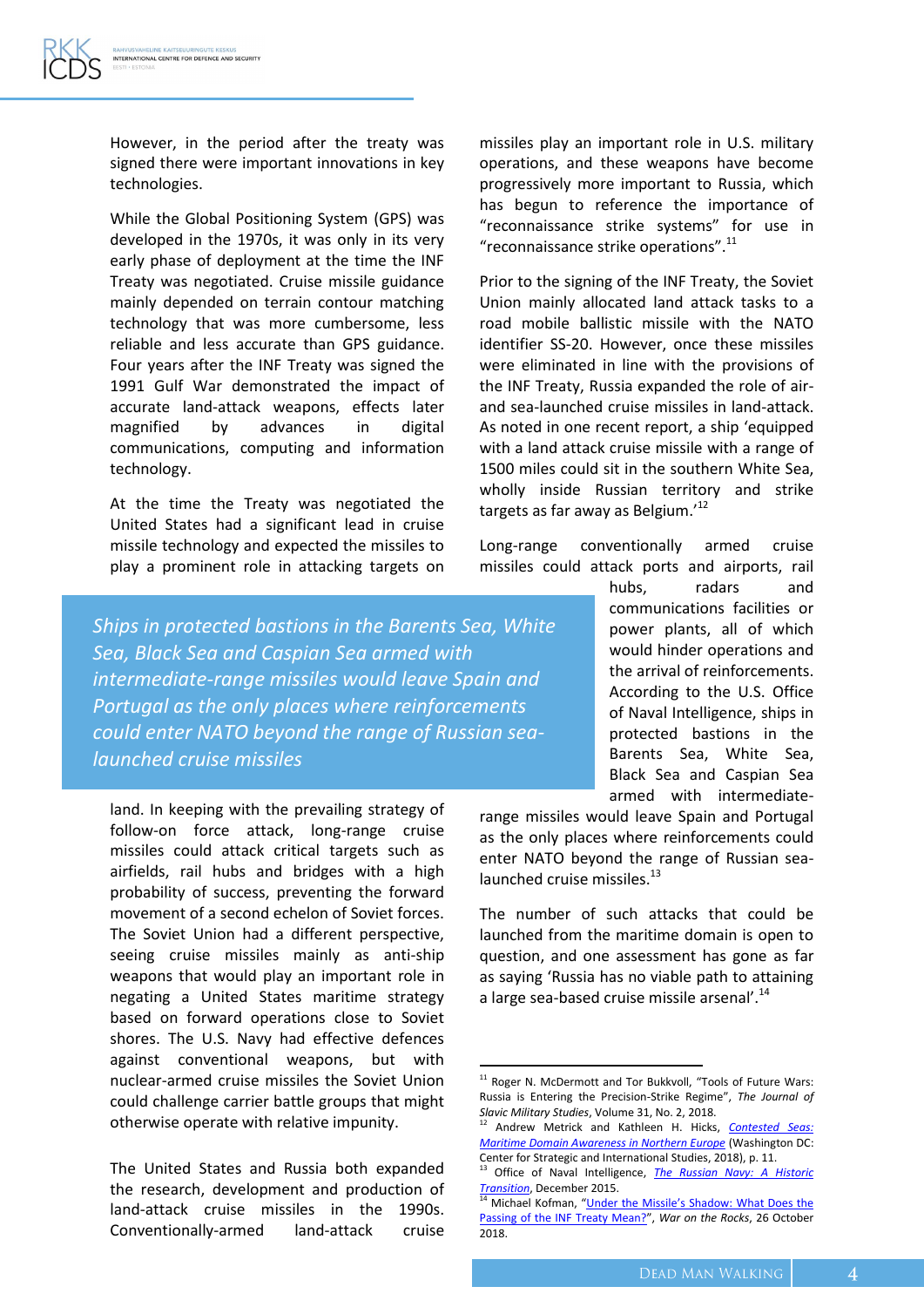The Navy has benefited from Russia's military modernisation programme, but to a lesser extent than other services. As a result, surface ships and submarines that can carry land attack cruise missiles have entered service at a measured pace. The magazine capacity of ships is limited, and space would be allocated to both offensive and defensive weapons. In a conflict between sophisticated adversaries in Europe the "life expectancy" of surface ships might be short. Submarines could survive longer as viable cruise missile launch platforms, but their magazine capacity is limited. While disruptive, Russia may not have enough modern, survivable launch platforms for sea-launched conventionally armed land-attack cruise missiles to block NATO reinforcements.

statements to the Organisation for Security and Cooperation in Europe (OSCE), and recent analyses have pointed out that the Russian naval modernisation in the Black Sea has included several surface ships and submarines armed with land attack cruise missiles.<sup>16</sup> If Ukrainian statements are correct, it seems reasonable to assume that at least some missiles stored in Crimea will be nuclear-armed.

#### 2. 1.1 EUROPEAN AIR POWER AND THE INF **TREATY**

The ban on ground-launched cruise missiles with ranges between 500–5,500 kilometres not only limits the flexibility of their use by the parties to the INF Treaty, it also imposes indirect restraint on other countries. There is no

*Armed with nuclear warheads, long-range sealaunched land attack cruise missiles negate many of the military benefits that the INF Treaty delivered for European states*

Armed with nuclear warheads, on the other hand, long-range sea-launched land attack cruise missiles negate many of the military benefits that the INF Treaty delivered for European states. According to one

interpretation, Russia probably removed such missiles from ships in the 1990s in line with voluntary unilateral commitments given by President Yeltsin. However, the so-called Presidential Nuclear

 $\overline{\phantom{a}}$ 

Initiatives did not require the destruction of weapons removed from the field, and it may be the case that Russian attack submarines subsequently began to carry nuclear-armed cruise missiles again.<sup>15</sup>

Ukraine has pointed to 'Russian actions to prepare Crimean military infrastructure for deployment of nuclear weapons, including refurbishing of the infrastructure of the Sovietera nuclear warheads storage facilities' in its legal barrier to the development of groundlaunched cruise missiles by European allies of the United States, but if such weapons proliferate in Europe it would be impossible to insist on Russian restraint. However,

conventionally armed ground-launched cruise missiles might be useful to European members of NATO as elements of future air power.

The loss of military assets in combat is anticipated, and to adapt and recover from

*Conventionally armed ground-launched cruise missiles might be useful to European members of NATO as elements of future air power*

 $\overline{a}$ 

operational setbacks future forces will need to include 'a balanced capability mix composed of manned, remotely operated, semiautonomous, and autonomous air, space, and cyberspace assets' connected to a more advanced network of sensors and linked with a dynamic command and control system that can distribute or reallocate tasks to different weapons in real

<sup>15</sup> Igor Sutyagin, *[Atomic Accounting: A New Estimate of Russia's](https://rusi.org/sites/default/files/201211_op_atomic_accounting.pdf)  [Non-Strategic Nuclear Forces](https://rusi.org/sites/default/files/201211_op_atomic_accounting.pdf)* (London: Royal United Services Institute, 2012), p. 39.

<sup>&</sup>lt;sup>16</sup> Organisation for Security and Cooperation in Europe (OSCE), *Statement by the Delegation of Ukraine at the Forum for Security Cooperation*, OSCE document FSC.DEL/57/17, 16 March 2017; Dmitry Gorenburg, "[Is a New Russian Black Sea Fleet Coming? Or](https://warontherocks.com/2018/07/is-a-new-russian-black-sea-fleet-coming-or-is-it-here/) [Is It Here?](https://warontherocks.com/2018/07/is-a-new-russian-black-sea-fleet-coming-or-is-it-here/)", *War on the Rocks*, 31 July 2018.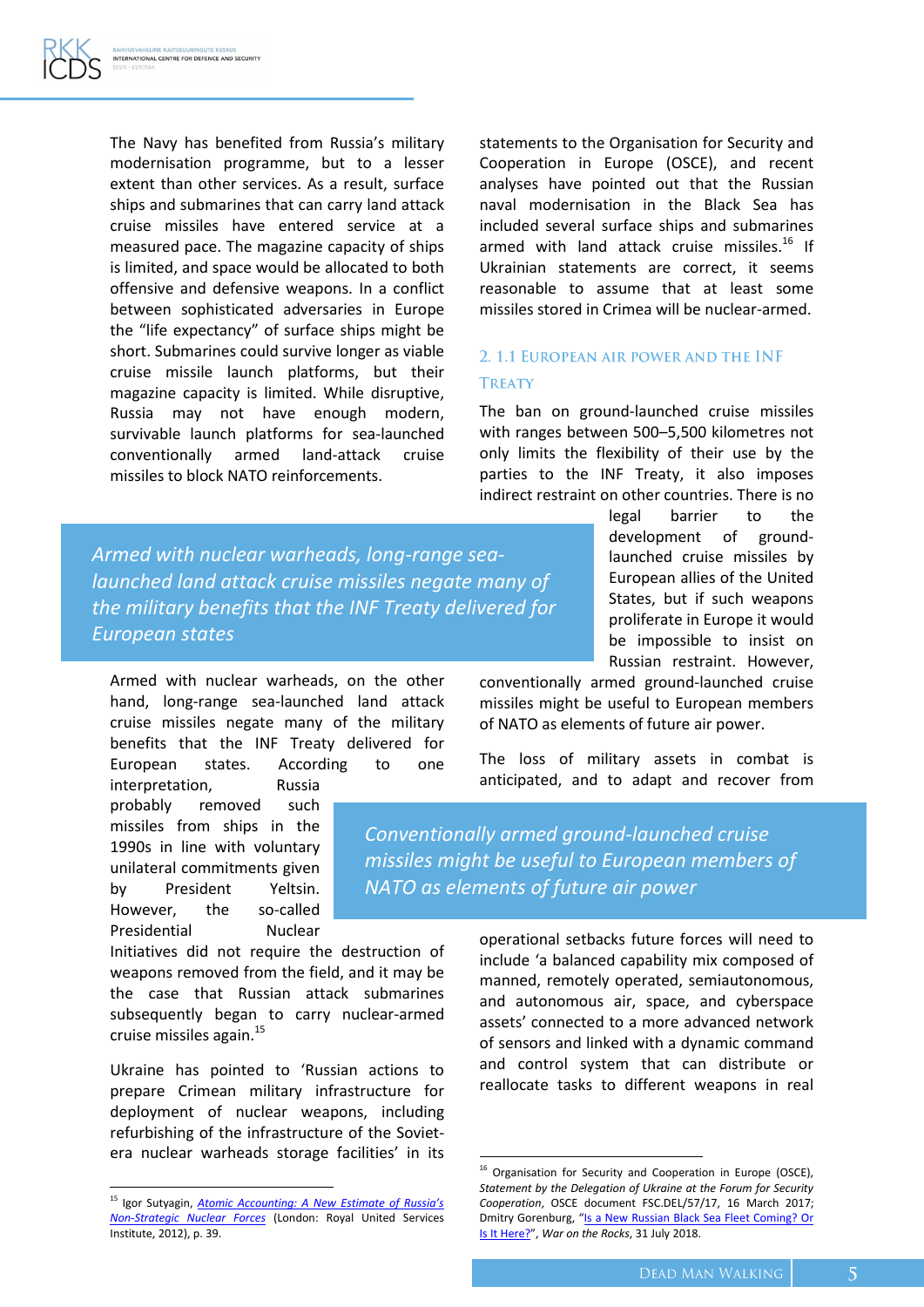time.<sup>17</sup> As key European states plan their future air power it seems clear that a mix of manned and unmanned aircraft, probably including a long-range cruise missile, is likely to be one part of the future force structure.<sup>18</sup>

In 2017 France and the UK launched a bilateral *One Complex Weapons* initiative to develop next generation cruise missiles to be fielded by 2030.<sup>19</sup> The availability would coincide with the retirement of the current generation of manned fighter aircraft in European inventories: Typhoon, Rafale, F-16, F-18 and Gripen.

To match resources and capabilities it would be logical for a joint assessment of future air power requirements to consider all options.<sup>20</sup> That approach would be consistent with the concept of agility and resilience that are important elements underpinning the future forces that NATO considers necessary to conduct its operations.<sup>21</sup>

Conventional cruise missiles have already played a role in regional conflicts and counterinsurgency operations where European forces were largely unchallenged. However, against a more

 $\overline{\phantom{a}}$ 

sophisticated adversary a launch platform such as a submarine will be vulnerable to detection on launching its missiles, and an extremely expensive asset might be sacrificed to launch a small number of conventional missiles. A European programme to develop a long-range conventionally armed cruise missile that can be launched from ground, sea or air might have military utility.

Mobile ground-launchers for long-range conventional cruise missiles could offer European armed forces a capability that would be affordable, therefore available in larger numbers, stored in hardened bunkers, possible to conceal and useful in certain scenarios. If plans to increase the mobility of European armed forces by facilitating cross-border rail and road transport are implemented their utility might further increase.

While conventional cruise missiles may become increasingly important, the military case for nuclear-armed sea-launched cruise missiles in Europe does not seem as strong.

The United Kingdom made a comprehensive assessment of the development of nucleararmed cruise missiles in 2013 as part of the process of deciding on the successor to the Trident submarine-launched ballistic missile.<sup>22</sup> Nuclear-armed cruise missiles could only be a

*Mobile ground-launchers for long-range conventional cruise missiles could offer European armed forces a capability that would be affordable, therefore available in larger numbers*

> viable option for deterrence if there was high confidence that missiles would reach designated targets protected by advanced air defences. According to the UK assessment, the costs of developing all the elements needed to produce a viable nuclear deterrence option based on cruise missiles were prohibitive.

> Nuclear-armed cruise missiles are more likely to be air-launched. The French Air Force is currently equipped with a nuclear-armed airlaunched cruise missile, the *air-sol moyenne portée-améliorée* (ASMP-A), and is reported to have begun the programme to develop a successor called ASN4G that would be available from roughly 2035. $^{23}$  The United States has also mainly focused on air-launched cruise missiles

<sup>&</sup>lt;sup>17</sup> US Air Force, <u>Air Force Operating Concept: A View of the Air</u> *[Force in 2035](https://www.ang.af.mil/Portals/77/documents/AFD-151207-019.pdf)* (Washington DC: US Air Force, September 2015). https://www.ang.af.mil/Portals/77/documents/AFD-151207- 019.pdf

<sup>18</sup> In the *Future Combat Air Systems* initiative announced in April 2018, Airbus and Dassault Aviation underlined that the objective was to develop a "system of systems" integrating manned and unmanned aircraft in a network. [Dassault](https://www.dassault-aviation.com/en/group/press/press-kits/dassault-aviation-airbus-join-forces-future-combat-air-system/) Aviation, "Dassault [Aviation and Airbus join forces on Future Combat Air System](https://www.dassault-aviation.com/en/group/press/press-kits/dassault-aviation-airbus-join-forces-future-combat-air-system/)", 25 April 2018.

<sup>&</sup>lt;sup>19</sup> MBDA Missile Systems, "[France and the UK launch next](https://www.mbda-systems.com/press-releases/france-uk-launch-next-generation-strike-missile-project-mbda/)[generation strike missile project with MBDA](https://www.mbda-systems.com/press-releases/france-uk-launch-next-generation-strike-missile-project-mbda/)", 28 March 2017.

<sup>&</sup>lt;sup>20</sup> Cruise missiles could lend themselves to the "portfolio approach" being explored by France and the UK by which the acquisition of inter-related weapons is managed within a single, integrated set of long-term agreements with industry.

<sup>21</sup> Allied Command Transformation, *[Framework for Future Alliance](https://www.act.nato.int/images/stories/media/doclibrary/180514_ffao18-txt.pdf)  [Operations](https://www.act.nato.int/images/stories/media/doclibrary/180514_ffao18-txt.pdf)* (Norfolk VA: Allied Command Transformation, 2018).

<sup>22</sup> UK Cabinet Office, *[Trident Alternatives Review](https://assets.publishing.service.gov.uk/government/uploads/system/uploads/attachment_data/file/212745/20130716_Trident_Alternatives_Study.pdf)* (London: UK Cabinet Office, 2013).

<sup>23</sup> "[France Studies Nuclear Missile Replacement](https://www.defensenews.com/global/europe/2014/11/29/france-studies-nuclear-missile-replacement/)", *Defense News*, 29 November 2014. The French Navy is now being equipped with a long-range cruise missile with a range said to be 'at least 1000 kilometres', but as far as is known it is armed with a conventional warhead.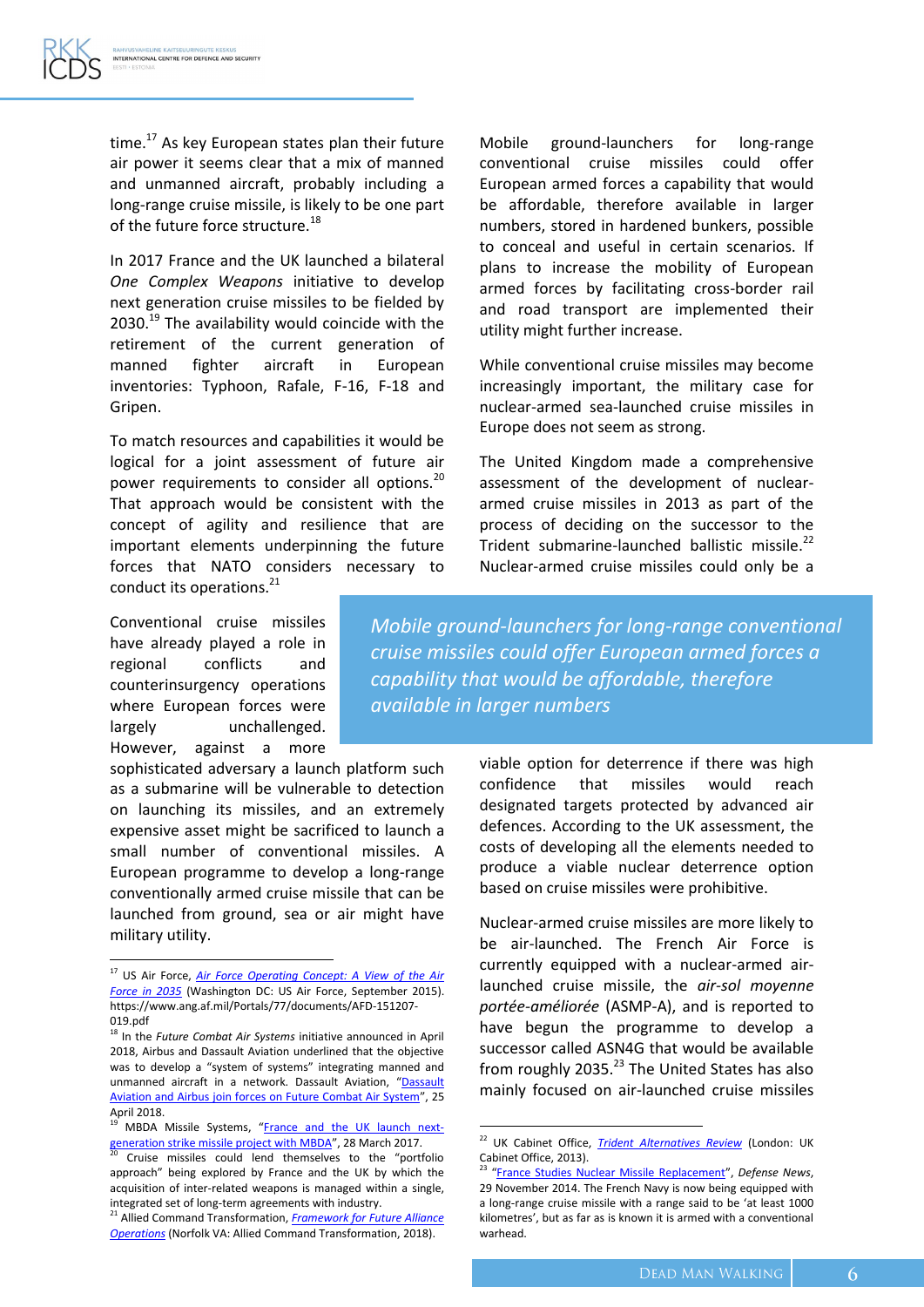for nuclear missions. The Nuclear Posture Review states that 'a Long-Range Stand-Off (LRSO) cruise missile replacement program will maintain into the future the bomber force capability to deliver stand-off weapons that can penetrate and survive advanced integrated air defense systems'. $^{24}$  The NPR dovetails with the U.S. Air Force assessment that 'air-delivered nuclear weapons and their delivery platforms remain well-suited for the complex, dynamic political/military environment of 2035.'<sup>25</sup>

#### **2.2 THE ERODING POLITICAL VALUE OF THE INF TREATY**

The successful negotiation of the INF Treaty was very significant politically. Immediately before Mikhail Gorbachev arrived as Soviet leader in 1985 there was an impasse in negotiations. Konstanin Chernenko, Gorbachev's predecessor, refused even to meet with an envoy bringing a personal message from President Ronald Reagan proposing a back channel that could help overcome obstacles in

*The bilateral discussions between officials have not produced any progress on resolving issues of INF Treaty compliance. On the contrary, they have reinforced the view that compliance is no longer taken seriously*

The U.S. Navy was never fully convinced that the value of tactical nuclear weapons outweighed the disadvantages of deploying them on ships. A single nuclear weapon could destroy or (even if it missed its aim point) massively degrade the capability of an aircraft carrier battle group, and fighting a nuclear war at sea would negate many of the advantages that the U.S. Navy has enjoyed. The need to integrate SLCMs into an overall nuclear war plan could limit one highly valued characteristic of naval forces—the ability to move freely around the globe. Nuclear SLCMs occupy limited magazine capacity at the expense of conventional weapons, and require special routines and dedicated equipment for secure storage and safe handling. The United States decided to retire all nuclear SLCMs in 2009, a process that was completed between 2011 and 2013. 26

formal INF negotiations.<sup>27</sup> Unlocking the political dimension of the negotiations was a breakthrough in U.S.– Soviet relations.

The contrast to the handling of the concerns over treaty compliance in 2018 is stark. The bilateral discussions

between officials have not produced any progress on resolving issues of INF Treaty compliance. On the contrary, they have reinforced the view that compliance is no longer taken seriously.

The most senior political leaders have not engaged one another in a sustained way. Following the meeting in Helsinki, which did not produce any agreed statement or communique, President Vladimir Putin made a general reference to the need 'to work together further to interact on the disarmament agenda' while President Donald Trump only mentioned nuclear issues in relation to concerns about Iran and North Korea.<sup>28</sup>

Political support for the INF Treaty has progressively decayed. Sergei Ivanov, at the time the Chief of Staff of President Putin, said on Russian television in 2013: 'why is it that everyone and anyone can have this class of weapons and we and the United States cannot? On the one hand, we signed the Soviet-

 $\overline{a}$ 

 $\overline{a}$ 

<sup>24</sup> Office of the Secretary of Defense, *Nuclear Posture Review*, p. X. <sup>25</sup> US Air Force, *Air Force Operating Concept: A View of the Air Force in 2035,* p. 33.

<sup>&</sup>lt;sup>26</sup> Hans M. Kristensen, "US Navy Instruction Confirms Retirement [of Nuclear Tomahawk Cruise Missile](https://fas.org/blogs/security/2013/03/tomahawk/)", Federation of American Scientists, 18 March 2013. The decision completed the elimination of all non-strategic nuclear weapons from the US Navy arsenal.

<sup>27</sup> Strobe Talbott, *Deadly Gambits* (London: Pan Books, 1984), p. 351.

<sup>28</sup> The White House, "Remarks by President Trump and President [Putin of the Russian Federation in Joint Press Conference](https://www.whitehouse.gov/briefings-statements/remarks-president-trump-president-putin-russian-federation-joint-press-conference/)", 16 July 2018.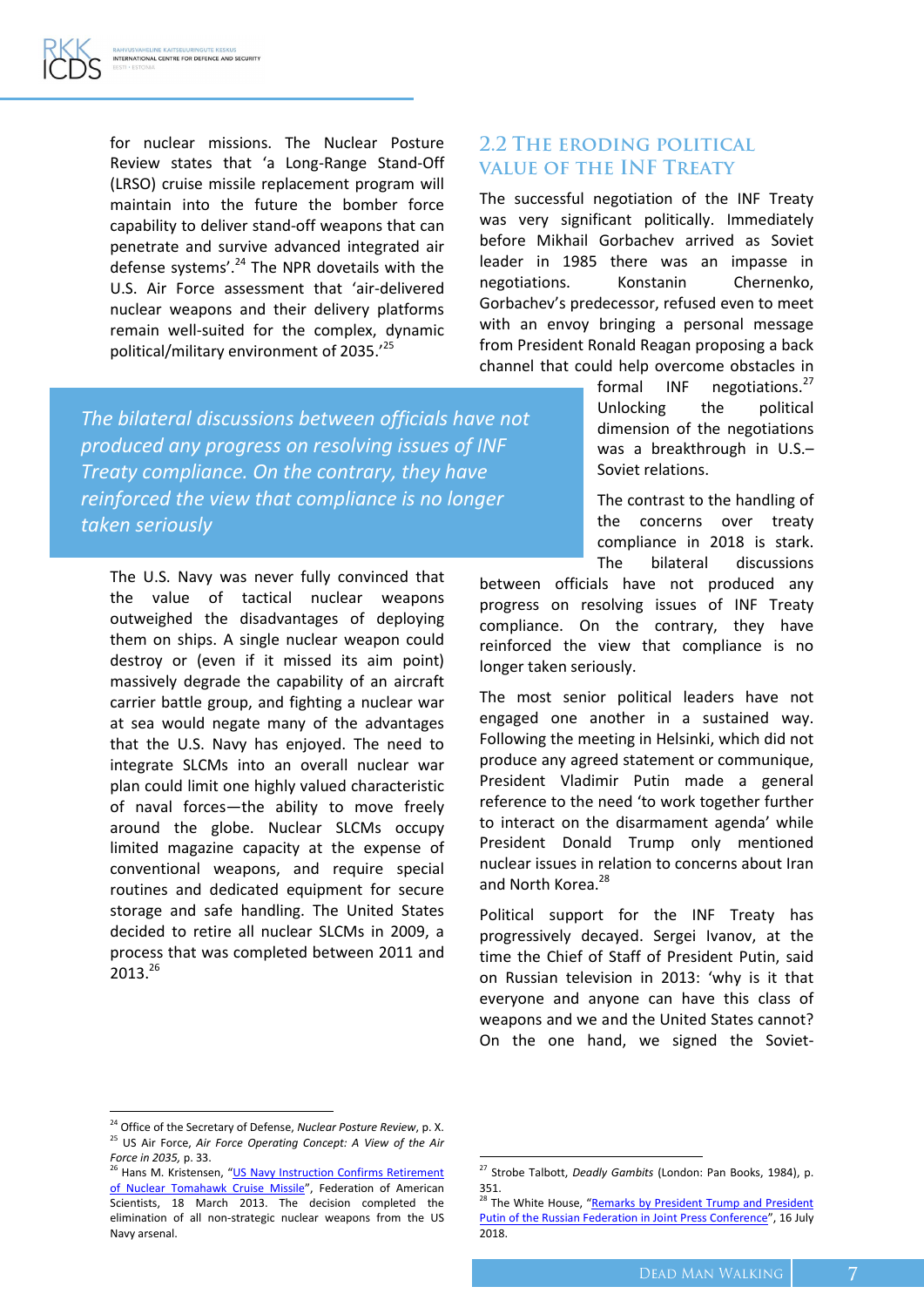American agreement. We perform, but it cannot go on for infinity.'<sup>29</sup>

There is a broad agreement across the political spectrum in Congress that Russia is violating the INF Treaty, and Secretary of State John Kerry was heavily criticised in the United States for not raising the issue of INF Treaty compliance more forcefully with Russia at a senior political level.<sup>30</sup> U.S. concerns about compliance are dismissed in Moscow as part of a broader anti-Russian agenda. Leonid Slutsky, the Chairman

of the Russian State Duma Foreign Affairs Committee, summarised the perspective that allegations were 'groundless accusations aimed at justifying its own course for building up military potential' as part of an effort to military supremacy.<sup>31</sup>

The deployment of nuclear-armed groundlaunched cruise missiles in Europe has been pointed to as a potentially divisive issue for the public and, by extension, for governments. The deployment of conventional systems by European governments under national ownership and control would probably not be discussed in the same way. However, the political impact of future deployments is essentially unknown since analysis or discussion of the issues surrounding the collapse of the INF Treaty has remained largely superficial, with most efforts devoted to the question of how the treaty might be "saved".

In summary, in contrast to the positive political momentum generated when it was negotiated and signed, recent political assessments of the INF Treaty have spiralled downwards into mutual recriminations, and the Treaty is now a subject for discord in bilateral U.S.–Russian relations.

 $\overline{a}$ 

#### **2.3 THE INF TREATY VERIFICATION FAILURE**

The INF Treaty was recognised as an important breakthrough in arms control verification. To help assess compliance with the Treaty a new approach was needed to verify the accuracy of declarations, the destruction of existing prohibited items and the cessation of new production. Important innovations were incorporated into the verification regime.

*In contrast to the positive political momentum generated when it was negotiated and signed, recent political assessments of the INF Treaty have spiralled downwards into mutual recriminations, and the Treaty is now a subject for discord*

> After decades of measures to conceal weapons the INF Treaty was based on an understanding that the parties would not only accept, but actively facilitate the use of national technical means to support verification. The introduction of on-site inspections led to the development of routines for inspectors to follow and the creation of new institutions, including the On-Site Inspection Agency in the United States, that went on to play an important role in not only INF Treaty verification, but also facilitated agreement on other treaties and agreements. The arrangements for continuous portal monitoring of production facilities led to reciprocal stationing of U.S. and Russian personnel at factories whose existence was denied only a few years previously. $32$  In addition, the treaty was an early opportunity to make use of and consolidate the Nuclear Risk Reduction Centers created in Washington and Moscow at the same time the INF Treaty was signed to facilitate rapid, secure exchange of arms control-related information. The intrusive verification procedures were phased out 13 years after the Treaty entered into force, and what remained was a Special Verification Commission (SVC) to act as a forum for discussing and resolving INF Treaty implementation and compliance issues.

<sup>&</sup>lt;sup>29</sup> "Договор по РСМД не может [действовать](https://ria.ru/defense_safety/20130621/945019919.html) бесконечно<u>,</u> заявил [Иванов"](https://ria.ru/defense_safety/20130621/945019919.html) [The INF Treaty cannot remain in force indefinitely, stated Ivanov], *RIA Novosti*, 21 June 2013.

<sup>&</sup>lt;sup>30</sup> For example, Senator James Risch stated in 2014 that 'it is senseless that it took so long for us to not only call these Russian actions a violation, but also that it took so long for us to brief our NATO allies, and confront the Russians in the first place. Saving INF just hasn't been a priority for President Obama, Secretary Clinton, and Secretary Kerry.' James E. Risch, "[Risch on Obama](https://www.risch.senate.gov/public/index.cfm/2014/7/risch-on-obama-administration-losing-inf-treaty)  [Administration Losing INF Treaty](https://www.risch.senate.gov/public/index.cfm/2014/7/risch-on-obama-administration-losing-inf-treaty)", Press Release, 30 July 2014. <sup>31</sup> "US claims against Russia may be guise for Washington's likely [pullout from INF Treaty](http://tass.com/politics/992438) — MP", *TASS*, 2 March 2018.

<sup>32</sup> Joseph P. Harahan, *[On-site Inspections under the INF Treaty](http://www.dtra.mil/Portals/61/Documents/History/On-Site%20Inspections%20INF%20Treaty-opt.pdf)* (Washington DC: Defense Threat Reduction Agency, 1993).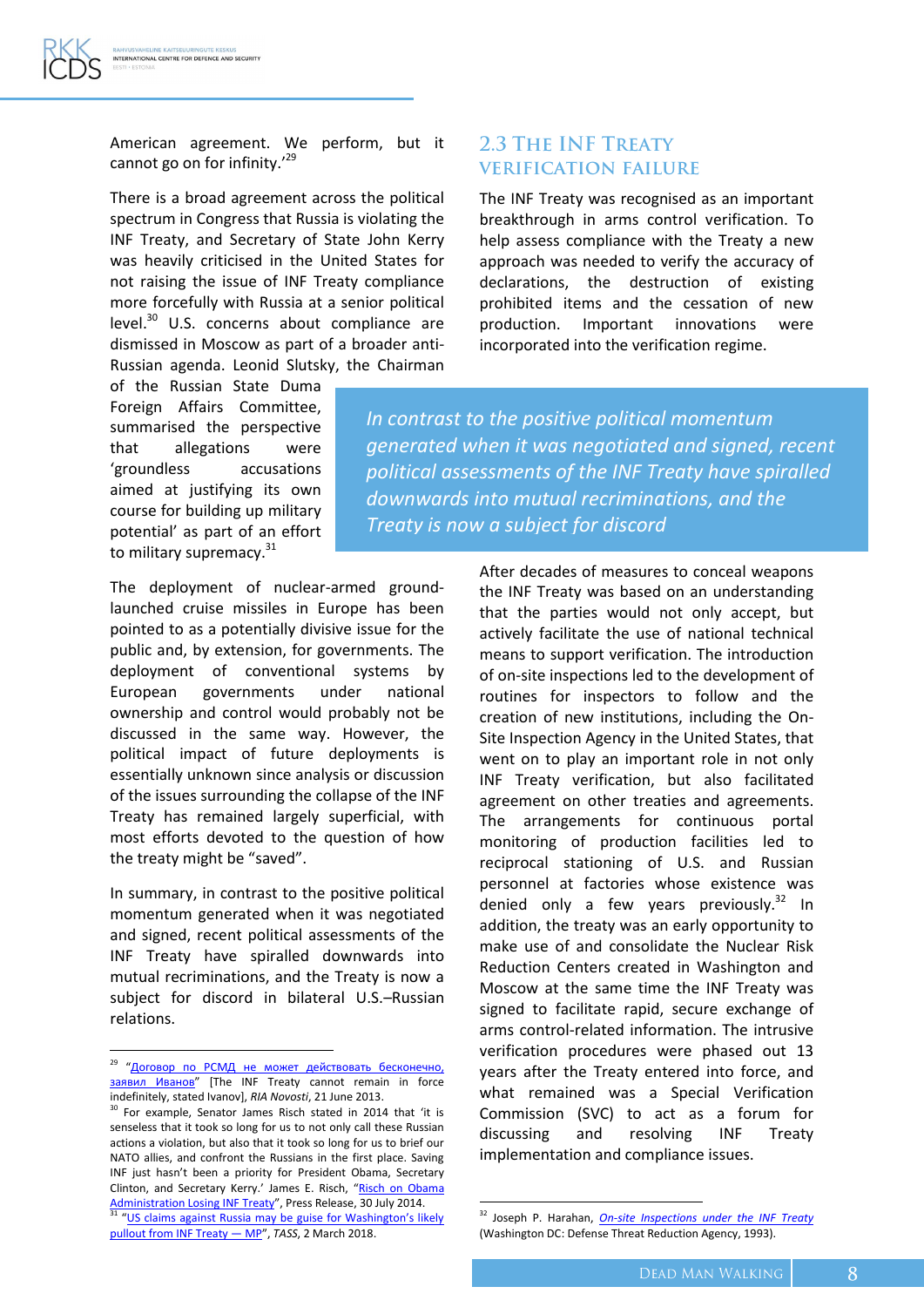The breakthroughs in verification sketched above contrast with the so far fruitless discussions in the SVC. SVC meetings were convened in late 2016 and late 2017, but they are reported to have done nothing more than provide an opportunity for Russia and the United States to make formal statements on compliance concerns that were then dismissed as groundless by the other party.<sup>33</sup>

### **3. ARMS CONTROL OPTIONS**

Against the background of existing political and military realities, what arms control possibilities might there currently be?

A total ban on long-range cruise missiles was discussed when such systems were at a relatively early phase of their deployment, as well as an agreement that all long-range cruise missiles would be regarded as nuclearstrengthen deterrence without undermining strategic stability. However, any positive effects are reduced when missile programmes are clandestine and illegal. Deterrence and stability are better served when missile programmes are transparent and following a predictable development pathway.

Partly to address the problem of ambiguity should one nuclear-armed state launch a cruise missile towards another nuclear-armed state, at least one U.S. expert has supported a proposal made to NATO by Norway, advocating a total ban on nuclear-armed cruise missiles.<sup>35</sup> With such a ban in place, a state that detects an incoming cruise missile attack would not be led into a nuclear response through miscalculation. The dedicated website *Nuclear Cruise Control* has been created as a focal point for 'governments and non-governmental and international organisations to make the case for and gather momentum toward a global removal

> of nuclear-armed cruise missiles'.<sup>36</sup>

The proposal to ban all nuclear-armed cruise missiles seems unlikely to gain traction because France, the United States and Russia see a need for air-launched missiles to offset the risk posed to manned bombers by advanced air defences.

The Soviet Union proposed limits on nuclear-armed SLCMs when negotiating the START treaty. $37$  However,

negotiators were not able to solve the problem of limiting nuclear SLCMS without constraining the deployment of conventionally armed cruise missiles. Not only ships, but also the increasing use of dual-capable modular launchers introduced 'classic challenges associated with

1

*Long-range conventionally armed cruise missiles allow Russia and United States to expose one another to a degree of jeopardy without resorting to nuclear weapons, and so can be said to strengthen deterrence without undermining strategic stability. However, any positive effects are reduced when missile programmes are clandestine and illegal*

regardless of payload—to avoid any risk of unintended escalation should a conventional missile be mistaken for a nuclear weapon.<sup>34</sup>

Conventionally-armed cruise missiles are now so deeply embedded in the military plans of major powers that it is almost inconceivable that they would be given up. A total ban might not be desirable because long-range conventionally armed cruise missiles allow Russia and United States to expose one another to a degree of jeopardy without resorting to nuclear weapons, and so can be said to

 $\overline{\phantom{a}}$ 

<sup>&</sup>lt;sup>35</sup> Andrew Weber, "Nuclear-Armed Cruise Missiles Should be [Banned](http://toda.org/files/policy_briefs/T-PB-12_Weber_Cruise-missiles.pdf)", APLN/Toda Institute, Policy Brief no. 12, May 2018. Weber was an Assistant Secretary for Defense in the Obama Administration.

 $36$  The website can be found at:

[https://nuclearcruisecontrol.com/.](https://nuclearcruisecontrol.com/)

**<sup>37</sup>** Valerie Thomas, "Verification of Limits on Long-range Nuclear SLCMs", *Science & Global Security*, vol. 1, 1989.

<sup>33</sup> Amy Woolf, *[Russian Compliance with the Intermediate Range](https://fas.org/sgp/crs/nuke/R43832.pdf)  [Nuclear Forces \(INF\) Treaty: Background and Issues for Congress](https://fas.org/sgp/crs/nuke/R43832.pdf)* (Washington DC: Congressional Research Service, 25 April 2018).

<sup>&</sup>lt;sup>34</sup> Dorinda Dallmeyer and Kosta Tsipis, "The Control of Cruise Missiles", Program in Science and Technology for International Security Policy Paper no. 20, Massachusetts Institute of Technology, November 1988.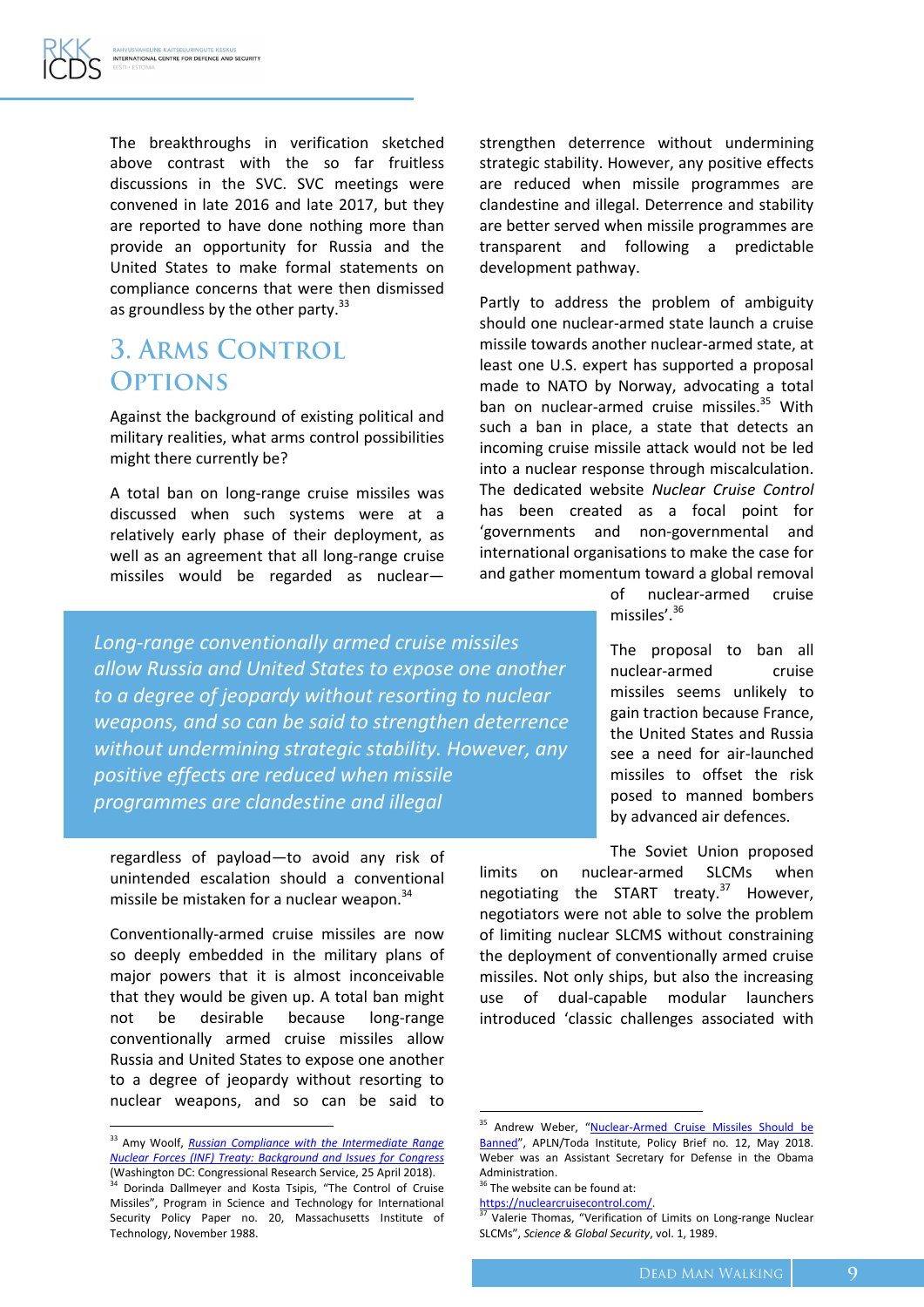verifying limits on non-strategic nuclear forces available for use by general-purpose forces.<sup>38</sup>

The START Treaty included a politically binding declaration that parties would not deploy more than 880 nuclear SLCMs with a range over 600 kilometres on ships; would not produce or deploy multiple warhead nuclear SLCMs; and would declare the projected numbers of SLCMs to be deployed in each of the following five years.<sup>39</sup> As part of the data exchange the parties listed the types of surface ships and submarines capable of carrying deployed nuclear sealaunched cruise missiles.<sup>40</sup> When the START Treaty expired, its successor "New START" made no reference to SLCMs, apparently because the Obama Administration anticipated continuity in nuclear arms control and expected

a follow-on to New START to address both non-deployed and non-strategic nuclear weapons.<sup>41</sup> Therefore, nuclear SLCMs are currently entirely outside the framework of nuclear arms control.

Other countries retain an interest in nuclear SLCMs, but programmes to develop and produce them appear to be at a relatively early stage in most

 $\overline{a}$ 

cases. There is considerable ambiguity in public information pertaining to Chinese nuclear weapons. While some reports suggest China may have fielded nuclear-capable cruise missiles, it appears that the U.S. defence intelligence community now only attributes nuclear capability to Chinese ballistic missiles.<sup>42</sup> Recent assessments find that China 'continues to have the most active and diverse ballistic

missile development program in the world.<sup> $43$ </sup> Many of the Chinese missiles either in service or in development are nuclear-armed and of intermediate-range as defined in the INF Treaty. However, the U.S. government assessment also points out that an important priority for China in its long-term, comprehensive military modernisation is 'improving the capability of its conventionally-armed ballistic missile force to conduct high-intensity, regional military operations, including anti-access and area denial (A2/AD) operations' and has fielded conventionally-armed intermediate-range ballistic missiles to 'hold at-risk or strike logistics and communication nodes, regional military bases including airfields and ports' and for anti-ship missions.<sup>44</sup>

*If China sees accurate conventionally-armed ballistic missiles as the most important military capability for regional contingencies while retaining long-range missiles for nuclear deterrence, and assuming China does not currently have a nuclear SLCM, it might be possible to discuss banning nuclear-armed groundand sea-launched intermediate-range missiles*

> If China sees accurate conventionally-armed ballistic missiles as the most important military capability for regional contingencies while retaining long-range missiles for nuclear deterrence, and assuming China does not currently have a nuclear SLCM, it might be possible to discuss banning nuclear-armed ground- and sea-launched intermediate-range missiles. France and the United Kingdom have decided that they have no requirement for either nuclear SLCMs or ground-launched nuclear-armed intermediate-range missiles.

> President Vladimir Putin proposed talks among the five permanent members of the United Nations Security Council (P5) as early as 2001. Based on a British proposal, the P5 began meeting regularly after 2009 to discuss Confidence Building Measures that could promote nuclear disarmament. In subsequent

<sup>38</sup> Jeffrey Lewis, "[Resuming SLCM Data Exchanges](https://www.armscontrolwonk.com/archive/205478/resuming-slcm-data-exchanges/)", *Arms Control Wonk*, 10 July 2012.

<sup>&</sup>lt;sup>39</sup> In line with the commitment in the Presidential Nuclear Initiatives, the declared number for deployed weapons for each side was expected to be zero.

<sup>40</sup> *Declarations of the United States of America and the Union of Soviet Socialist Republics regarding policies concerning nuclear sea-launched cruise missiles*, 31 July 1991.

<sup>&</sup>lt;sup>41</sup> Carnegie Endowment for International Peace, "Keynote: [Thomas Donilon](https://carnegieendowment.org/2011/03/29/keynote-thomas-donilon-pub-43486)", Carnegie International Nuclear Policy Conference, Washington DC, 29 March 2011.

<sup>&</sup>lt;sup>42</sup> National Air and Space and Intelligence Center, "Ballistic and [Cruise Missile Threat](https://www.nasic.af.mil/Portals/19/images/Fact%20Sheet%20Images/2017%20Ballistic%20and%20Cruise%20Missile%20Threat_Final_small.pdf?ver=2017-07-21-083234-343)", June 2017; Hans M. Kristensen and Robert Norris, "[Chinese Nuclear Forces](https://thebulletin.org/2018/06/chinese-nuclear-forces-2018/)", *Bulletin of the Atomic Scientists*, vol. 74 Issue 4, 25 June 2018.

<sup>&</sup>lt;sup>43</sup> National Air and Space and Intelligence Center, "Ballistic and [Cruise Missile Threat](https://www.nasic.af.mil/Portals/19/images/Fact%20Sheet%20Images/2017%20Ballistic%20and%20Cruise%20Missile%20Threat_Final_small.pdf?ver=2017-07-21-083234-343)", p. 3.

<sup>&</sup>lt;sup>44</sup> National Air and Space and Intelligence Center, "Ballistic and [Cruise Missile Threat](https://www.nasic.af.mil/Portals/19/images/Fact%20Sheet%20Images/2017%20Ballistic%20and%20Cruise%20Missile%20Threat_Final_small.pdf?ver=2017-07-21-083234-343)", pp. 22-23.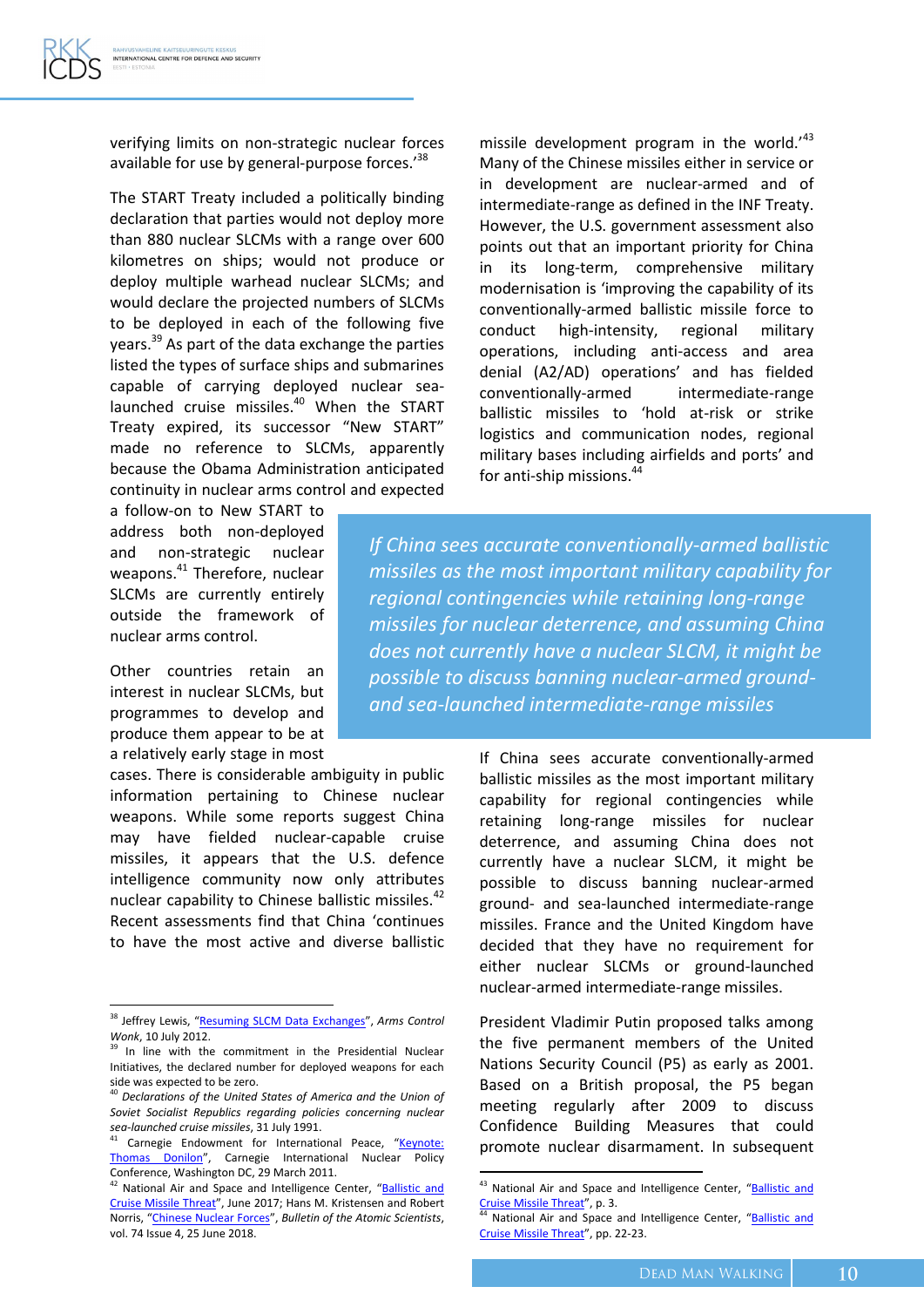conferences the P5 initiative has evolved into a discussion of how to live up to the disarmament obligation contained in Article 6 of the Nuclear Non-proliferation Treaty (NPT). Initiating a P5 dialogue on expanding the prohibition on ground-launched intermediate-range nuclear missiles and banning all nuclear SLCMs could inject some valuable momentum into the 2020 NPT Review Conference.

Among nuclear-armed states that are not parties to the NPT, India conducted the first successful test of a nuclear-capable cruise missile in 2017, and the missile is said to be scheduled for development in air-, ground- and sea-launched versions.<sup>45</sup> Pakistan has produced a ground-launched nuclear-capable cruise missile said to be the basis for a future sealaunched variant.<sup>46</sup> It is periodically reported that Israel has developed a nuclear SLCM, something that Israel has consistently denied.<sup>47</sup> It seems unlikely that these countries would be interested to join a discussion on banning nuclear SLCMs now, though association with a process at some later date could not be excluded.

accurate and fly faster, as well as improvements in the quality of its submarine fleet, might allow Russia to put US naval vessels at risk without necessarily needing to use nuclear weapons.<sup>49</sup>

The principal benefit to Russia of a ban on nuclear-armed SLCMs would be to prevent other countries, particularly the United States, from continuing down the path to development and production. A secondary benefit would be to advance the long-standing goal of extending arms control to the maritime arena, something that the U.S. Navy has resisted in the past. Combining a ban on nuclear SLCMs with removing legal obstacles to ground-launched conventionally-armed cruise missiles would allow Russia to bring any existing INF Treaty non-compliant missiles "into the open". Whether these incentives would be sufficient to induce Russia to engage in a discussion today is not known.

There would appear to be significant benefits to European countries because the ban on nuclear-armed SLCMs would help to restore some of the military benefits that the INF Treaty originally provided. East Asia is the other

> region where the INF Treaty delivered significant military benefits, and the views of China, Japan and South Korea would be a significant factor in determining the feasibility

*There would appear to be significant benefits to European countries because the ban on nuclear-armed SLCMs would help to restore some of the military benefits that the INF Treaty originally provided*

Russia is an exception among P5 states in that an advanced nuclear SLCM programme is already fully established, and Nikolai Sokov has noted that 'the Russian Navy has always stubbornly insisted that it needs nuclear antiship missiles to balance the overwhelming power of U.S. Navy and there is no reason to believe it will completely abandon nuclear capability'. $48$  However, the development of conventional cruise missiles that are more

 $\overline{a}$ 

of any modification to the existing treaty-based control regime.

A mixed reaction to the development of a new U.S. nuclear-armed SLCM could be expected in Japan and South Korea. Allies of the United States might see the new missile as a useful element of extended deterrence. On the other hand, concerns would arise about the potential for increased tension in relations with China and Russia, as well as uncertainty about any potential response from those countries.

Recent articles have also pointed to the investment Japan is making in strengthening the defences of offshore islands with air defences and anti-ship missiles. Japan has been

<sup>&</sup>lt;sup>45</sup> Rajat Pandit, "India successfully tests its first nuclear capable [cruise missile](https://www.drdo.gov.in/drdo/pub/npc/2017/november/din-08november2017.pdf)", *Times of India*, 8 November 2017.

<sup>&</sup>lt;sup>46</sup> Ankit Panda, "Pakistan Tests Enhanced-Range Variant of Babur [Nuclear-Capable Land-Attack Cruise Missile](https://thediplomat.com/2018/04/pakistan-tests-enhanced-range-variant-of-babur-nuclear-capable-land-attack-cruise-missile/)", *The Diplomat*, 16 April 2018.

Kyle Mizokami, "Israel Has a Submarine That Could Destroy [Entire Nations \(Armed with Nuclear Weapons\)](https://nationalinterest.org/blog/the-buzz/israel-has-submarine-could-destroy-entire-nations-armed-23520)", *The National Interest*, 6 December 2017.

<sup>&</sup>lt;sup>48</sup> Nikolai Sokov, "Bill Gertz, New Russian SLCM, and the True [Nature of Challenge to US and NATO](https://www.armscontrolwonk.com/archive/207801/sokov-on-russian-cruise-missiles/)", *Arms Control Wonk*, 25 August 2015.

<sup>&</sup>lt;sup>49</sup> Carl Forsling, ["Here's Why Aircraft Carriers Are Ready](https://taskandpurpose.com/heres-aircraft-carriers-ready-go-way-battleship/) to Go the [Way of the Battleship](https://taskandpurpose.com/heres-aircraft-carriers-ready-go-way-battleship/)", *Task & Purpose*, 9 February 2017.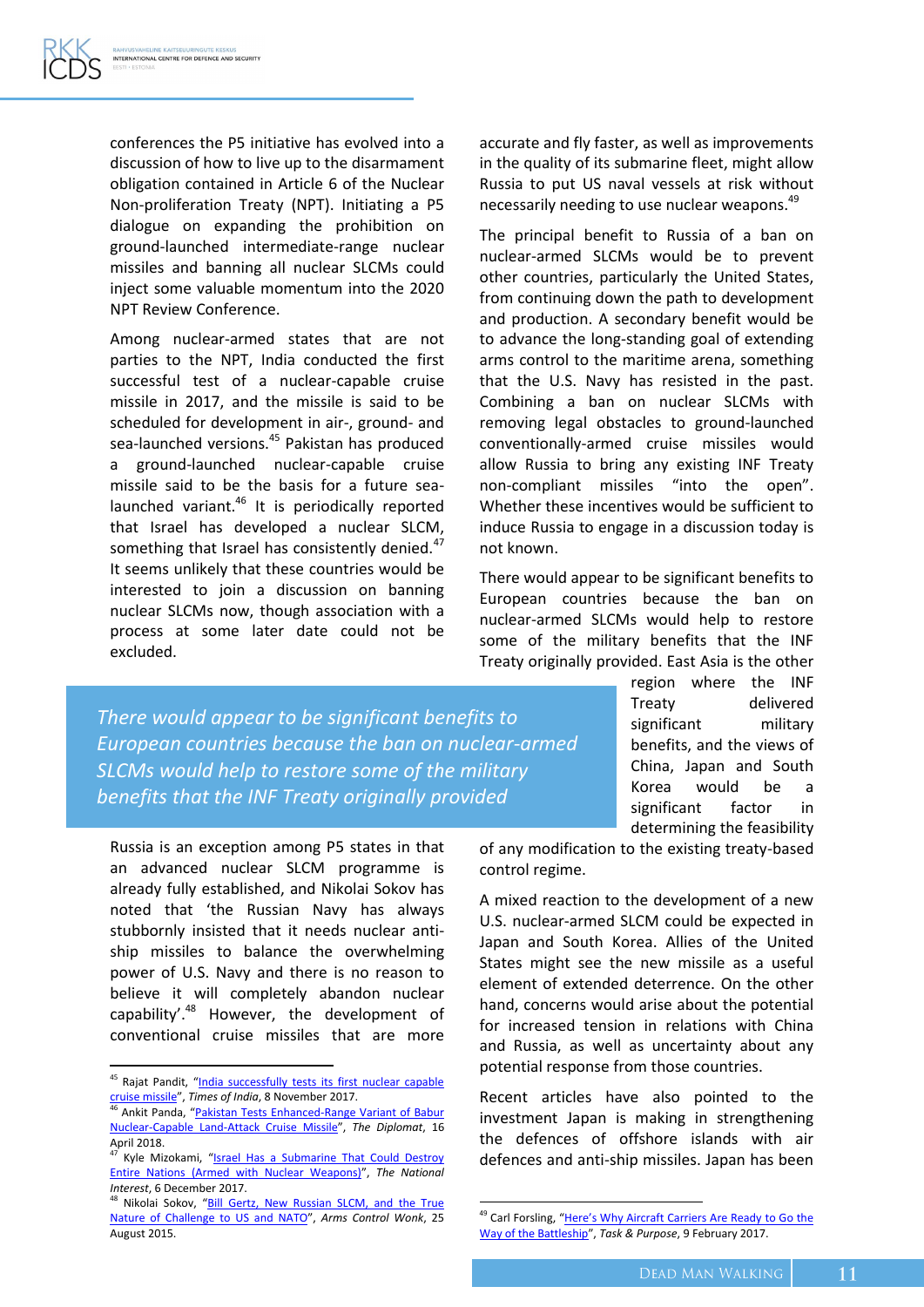debating for some time about the need to acquire an 'enemy base strike capability that will allow Japan to better defend itself in a conflict—or deter an adversary from starting one.'<sup>50</sup> Articles speculate on the impact of Japan deploying conventional ground-launched cruise missiles in the same way that China has incorporated the conventionally-armed CJ-10 cruise missile into its land-based missile forces.<sup>51</sup>

Japan and the North Atlantic Treaty Organisation (NATO) have seen each other as partners for many years. Japan has liaison

officers at the Supreme Headquarters Allied Powers Europe in Belgium, and Maritime Command in the United Kingdom and, since May 2018, Japan has

maintained a permanent mission at NATO. During a visit to Japan in October 2017 NATO Secretary General Jens Stoltenberg agreed on a programme to deepen cooperation, and it could be logical to use this framework for a joint assessment of the impact of terminating the INF Treaty.

### 4. MEETING THE **VERIFICATION CHALLENGE**

 $\overline{a}$ 

One obvious challenge during any effort to negotiate a new regime to regulate intermediate-range missiles and ban nuclear SLCMs is how to verify any agreement that could be reached. A verification system based only on inspections might generate confidence about a specific location at a given time, but could not provide broader reassurance—one reason why Russian offers to permit U.S. inspectors to visit a missile test site have not helped to resolve current compliance concerns.

Verifying controls on SLCMs was examined extensively in the past, and the failure to agree on effective measures partly explains why the Soviet Union and the United States focused on politically binding statements, rather than legal agreements.<sup>52</sup> A ban on nuclear SLCMs would simplify one aspect of verification. Rather than counting deployed missiles, the verification system would be tailored to identifying the absence of nuclear missiles on ships.

In the existing climate of great suspicion among major powers, the verification regime of the nuclear SLCMs ban would have to be intrusive

*In the existing climate of great suspicion among major powers, the verification regime of the nuclear SLCMs ban would have to be intrusive and far-reaching in its scope*

> and far-reaching in its scope. While it could not be applied without modification, some of the features of the original INF Treaty verification system might be adapted.

> The continuous monitoring of production facilities was a feature of the original INF Treaty verification system. Since nuclear-armed cruise missiles would still exist legally as air-launched variants, whether a verification system would need to take account of production facilities or on-shore stockpiles needs further consideration. However, continuous on-site monitoring could be applied at facilities with specialised loading and handling facilities for naval weapons and to ships themselves prior to departure from port.

> Continuous monitoring by inspectors with agreed access rights and certified equipment stationed at the (relatively small) number of bases equipped to handle major naval weapon systems could provide reassurance that noncompliant missiles are not loaded onto ships. If ships do not have specialised equipment for safe handling of nuclear weapons it is unlikely that conventionally-armed missiles would be replaced with nuclear variants at sea. If ships do not carry any other nuclear munitions, technical instruments could be the basis for detecting any nuclear material on a vessel. However, equipment would have to differentiate nuclear

<sup>&</sup>lt;sup>50</sup> Brad Glosserman and Akira Igata, ["Japan's Search for Plan C"](https://www.pacforum.org/analysis/pacnet-70-japans-search-plan-c), Center for Strategic and International Studies, 22 October 2018. <sup>51</sup> Tim Kelly, Nobuhiro Kubo, "Exclusive: Japan's far-flung island

[defense plan seeks to turn tables on China](https://www.reuters.com/article/us-japan-military-china-exclusive/exclusive-japans-far-flung-island-defense-plan-seeks-to-turn-tables-on-china-idUSKBN0U107220151218)", *Reuters*, 18 December 2015; Eric Sayers, "[The Intermediate Range Nuclear](https://warontherocks.com/2018/02/asia-inf/)  [Forces Treaty and the Future of the Indo-Pacific Military Balance](https://warontherocks.com/2018/02/asia-inf/)", *War on the Rocks*, 13 February 2018. China's land-attack cruise missile force is summarised in Office of the Secretary of Defense, *[Military and Security Developments Involving the People's](https://media.defense.gov/2018/Aug/16/2001955282/-1/-1/1/2018-CHINA-MILITARY-POWER-REPORT.PDF)  [Republic of China 2017](https://media.defense.gov/2018/Aug/16/2001955282/-1/-1/1/2018-CHINA-MILITARY-POWER-REPORT.PDF)*, (Washington DC: Office of the Secretary of Defense, 15 May 2017), p. 57.

<sup>&</sup>lt;sup>52</sup> Valerie Thomas, "Verification of Limits".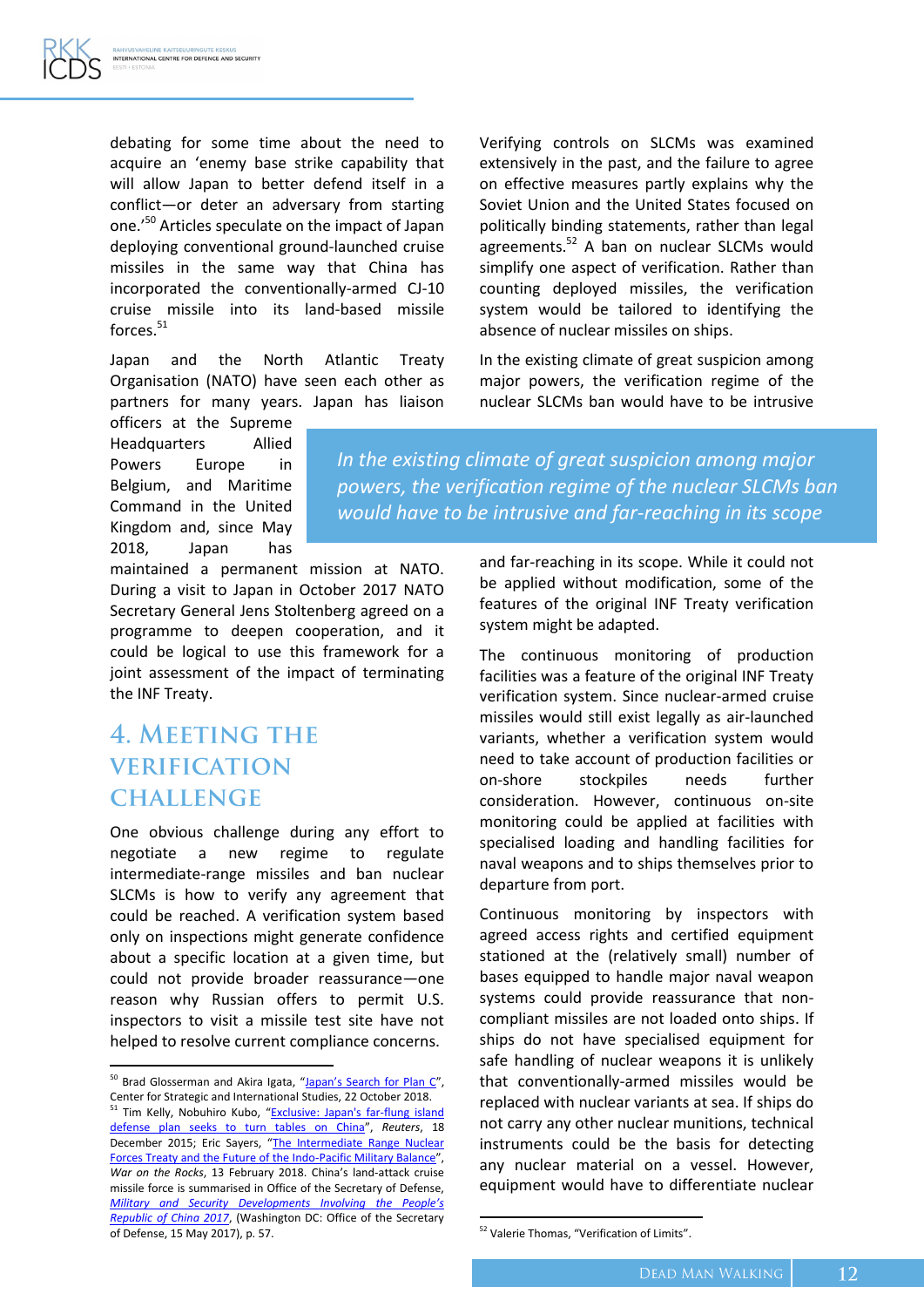weapons-related material from reactor fuel in certain vessels, while the presence of e.g. nuclear-armed torpedoes on a ship would also introduce complexities.

While verification would undoubtedly be a complicated process, past negotiations on longrange nuclear SLCMs provides a large body of information about inspection routines, passive and active methods for warhead detection, procedures for the permanent on-site presence of monitors, and missile "tags" and seals to help with identification. Developments in, e.g. nuclear safeguards technology as well as the availability of modern sensors and surveillance equipment could also play a valuable role in designing a verification system that parties to any future agreement would feel able to trust.

## **CONCLUSIONS**

The statement by German Foreign Minister Heiko Maas that the INF Treaty was an important pillar of the European security architecture for 30 years is certainly true, as is his observation that terminating the Treaty poses difficult questions for Germany and for Europe. However, his assertion that the withdrawal announcement by the United States is 'regrettable' is questionable given that the Treaty no longer delivers its original benefits.<sup>53</sup> Estonia could play a valuable role as a focal point for organising a more comprehensive analysis of the impact of terminating the Treaty.

This paper has argued that an alternative regulatory framework should be explored based on four elements:

- Removing legal barriers to acquisition of conventionally armed missiles with intermediate range.
- Extending the ban on nuclear-armed missiles to include sea-launched cruise missiles.
- Opening a discussion of nuclear-armed ground- and sea-launched missiles with intermediate range among the permanent members of the United Nations Security Council.

 Opening a wider dialogue with countries in Europe and Asia about the implications for their security of modifying the regulatory framework for missiles with intermediate range.

The impact on the balance between offence and defence of removing legal barriers to the deployment of conventionally-armed groundlaunched intermediate-range missiles, as well as implications for deterrence and crisis stability should be one main element of such an analysis.

The development of non-compliant missiles means that the current status quo cannot be maintained within the current INF Treaty framework. Would legalising non-compliant missiles while at the same time making development programmes more transparent and better understood contribute to stability?

By facilitating an expansion in the number of conventionally-armed ground-launched missiles a new arrangement could give Russia instruments to complicate (but probably not defeat) a NATO strategy based on the reinforcement of "tripwire" forces. However, it could also be a step to reducing the greater danger posed by the early use of nuclear weapons. Would that be a beneficial trade-off from a European perspective?

European countries need to pay much more serious attention to managing exposure to conventional weapons of ever greater reach. If the United States is expected to bring reinforcements to Europe in a crisis, it is incumbent on European states to demonstrate that they are taking responsibility for providing U.S. forces with protection on arrival, including against missile attacks.

A second main element should be the feasibility of reinforcing the prohibition on nuclear-armed intermediate-range missiles by extending the ban to sea-launched cruise missiles. Treatybased controls on missiles have not gained traction outside the U.S.–Russian framework. The challenge of agreeing on a control system is formidable, and expectations should be realistic, but a wider discussion might help restore the relevance of the INF Treaty or provide a more coherent context for its demise.

 $\overline{\phantom{a}}$ <sup>53</sup> Federal Foreign Office, *"*[Foreign Minister Maas on the US](https://www.auswaertiges-amt.de/en/newsroom/news/maas-inf-treaty/2151874)  [announcement that it is withdrawing from the INF Treaty](https://www.auswaertiges-amt.de/en/newsroom/news/maas-inf-treaty/2151874)", Berlin, 21 October 2018.